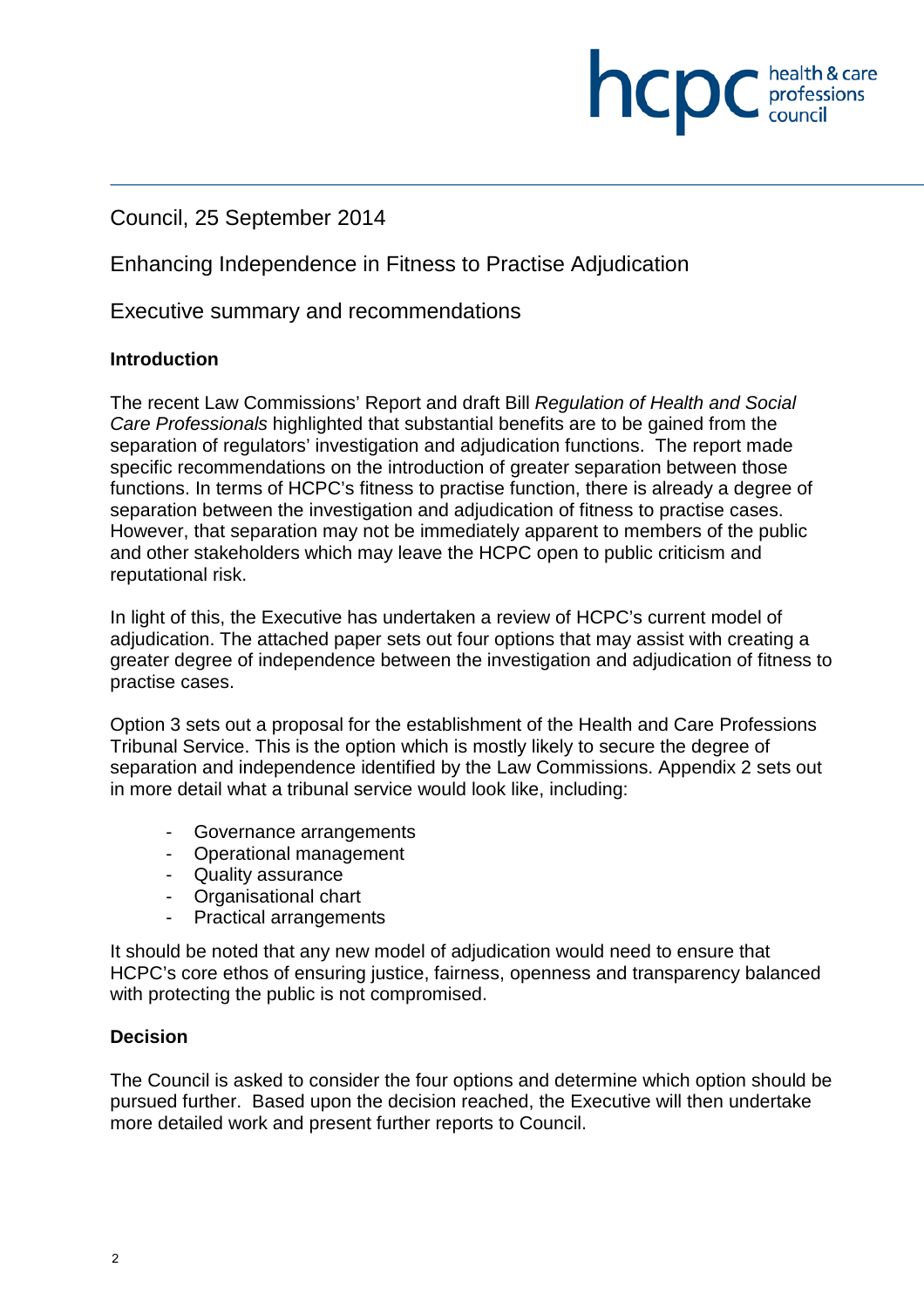#### **Background information**

Set out below is a link to the Law Commissions' report on the review of the legislation covering the regulation of health and social care professions. The work was undertaken jointly by all three UK Law Commissions. Part 9 of the report relates specifically to fitness to practice panels and adjudication. In particular, pages 148-152 of the report covers the separation of investigation and adjudication functions:

https://www.gov.uk/government/publications/regulation-of-health-and-social-careprofessionals

In October 2010 the former Fitness to Practise Committee considered a paper from the Executive that provided information relating to the proposed establishment of the Office of the Health Professions Adjudicator (OHPA) which was subsequently abolished by the current Government:

http://www.hcpc-uk.org/assets/documents/1000315620101021FTP05 responsetoOHPAconsultation.pdf

In May 2011, the former Fitness to Practise Committee also considered a paper from the Executive on models of adjudication which included information about the GMC's future of adjudication:

http://www.hcpc-uk.org/assets/documents/100034F720110526FTP07 modelsofadjudication.pdf

#### **Resource implications**

Each option contains information about potential resource implications

#### **Financial implications**

Further work will need to be undertaken on the financial implications based upon the option which is pursued. However, none of the options involve significant increases in capital or operating costs.

#### **Appendices**

Appendix 1 - Enhancing independence in fitness to practise adjudication

Appendix 2 - Establishment of the Health and Care Professions Tribunal Service (including organisational chart)

Appendix 3 - Independence in adjudication work plan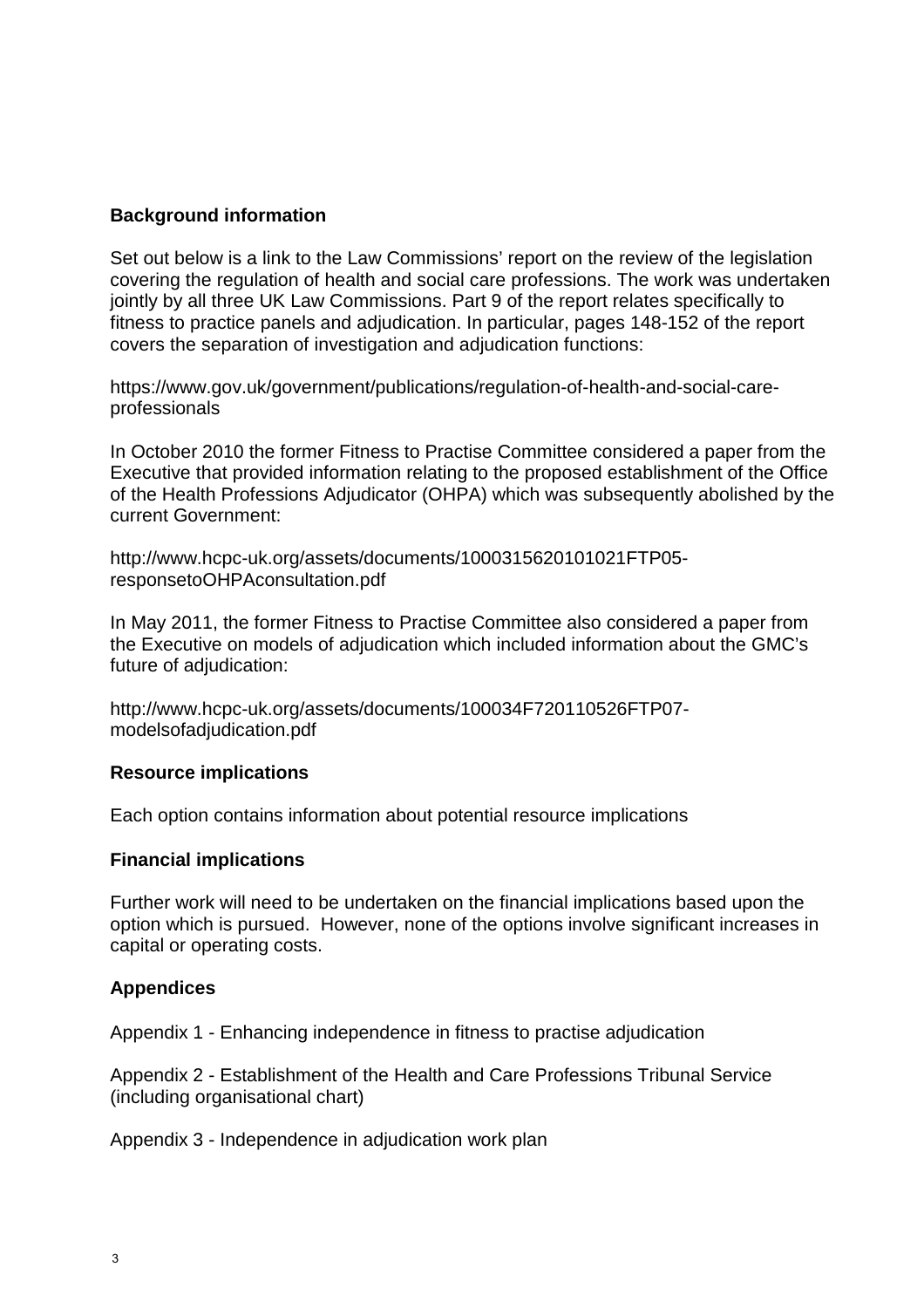# **Date of paper**

21<sup>st</sup> August 2014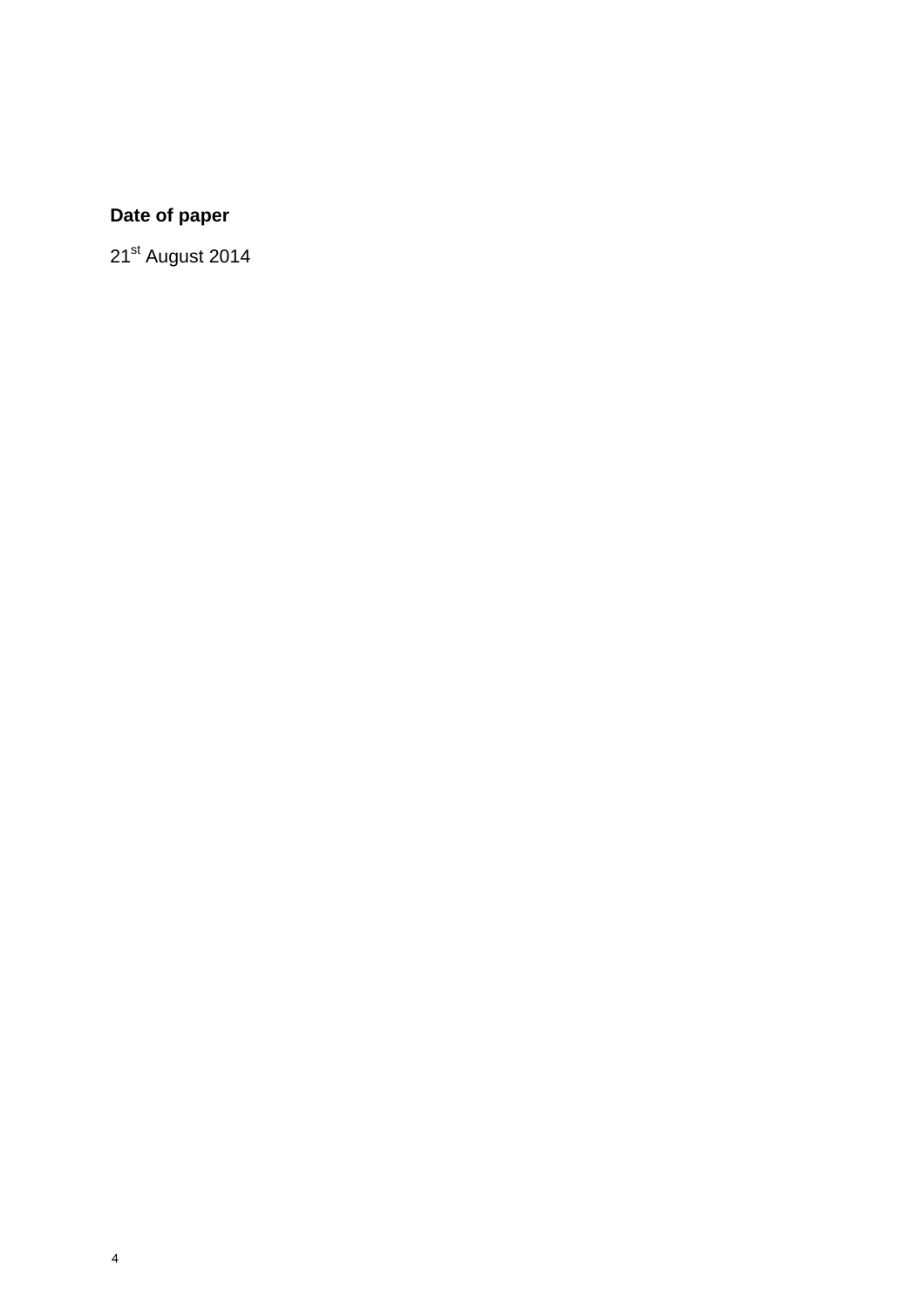# hcpc health & care

# **Enhancing independence in fitness to practise adjudication**

# **Contents**

| 2.0 |                                                                          |  |
|-----|--------------------------------------------------------------------------|--|
| 3.0 |                                                                          |  |
|     | 4.0 Options to enhance independence in adjudication within the HCPC 8    |  |
|     |                                                                          |  |
|     |                                                                          |  |
|     | Option 3 – Establish the Health and Care Professions Tribunal Service 11 |  |
|     |                                                                          |  |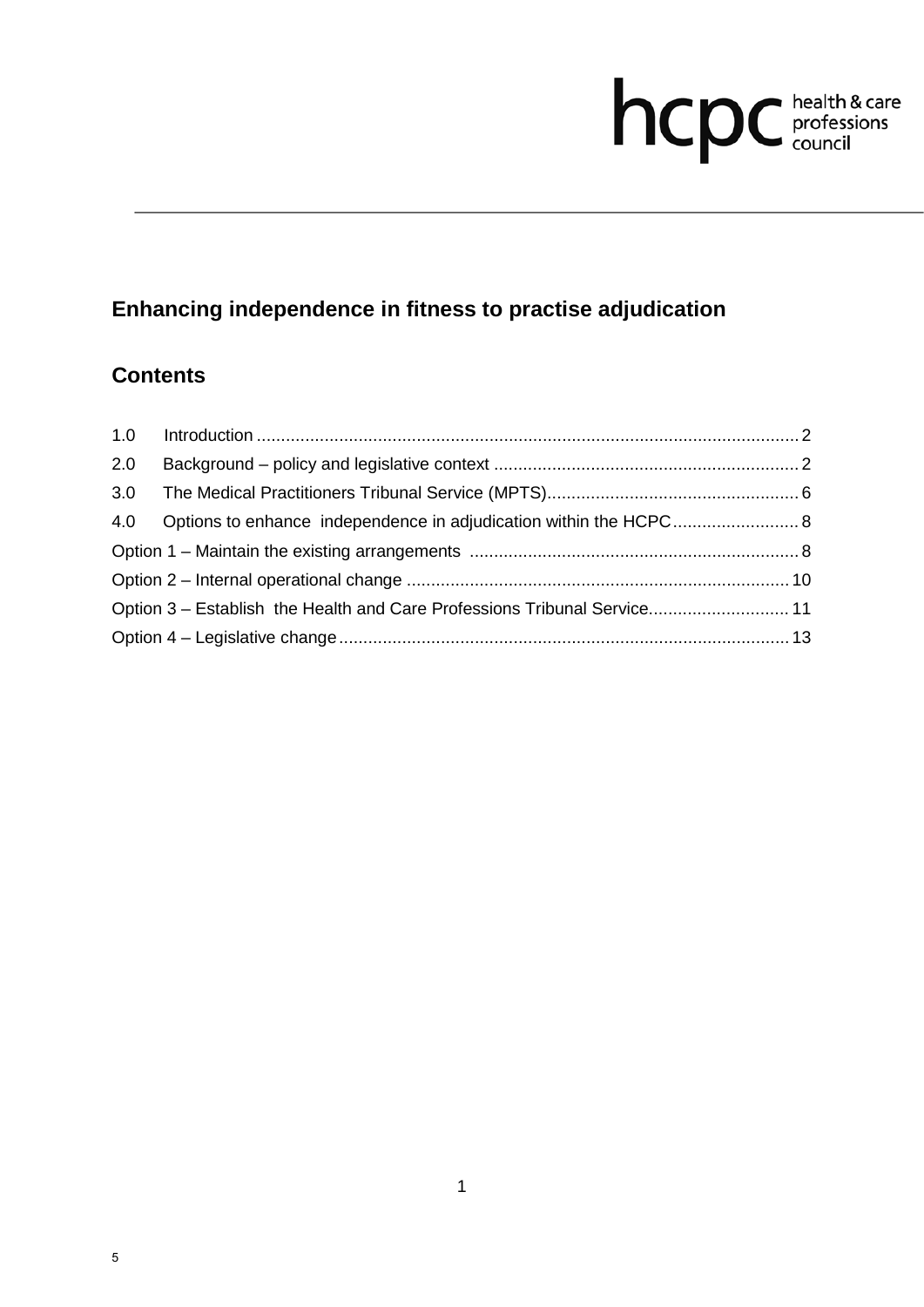# **health & care**

## **Enhancing independence in fitness to practise adjudication**

#### **1.0 Introduction**

- 1.1 Following the publication of the Law Commissions' Report and Draft Bill, the Executive has undertaken a review of the HCPC's current model of adjudication. One of the Law Commissions' recommendations was that the Professional Standards Authority (PSA) should oversee the regulators' progress towards introducing greater separation between investigation and adjudication. The basis of the test of independence, as set out in the Law Commissions' Report, is whether there are sufficient guarantees to exclude any legitimate doubt about impartiality, applying an objective standard.<sup>1</sup>
- 1.2 This paper looks at four options that may facilitate a greater degree of separation between the investigation and adjudication of fitness to practise cases. The Council is invited to consider the four options outlined in the paper and determine which, if any, should be pursued further. Based upon the decision reached, the Executive will then undertake more detailed work and put further reports before the Council.

#### **2.0 Background – policy and legislative context**

2.1 Currently, the operational and administrative functions associated with the adjudication of fitness to practise cases are carried out by the Adjudications team who sit within the Fitness to Practise Directorate. The HCPC's Investigating Committee, Conduct and Competence Committee and Health

 $\overline{a}$ 

<sup>1</sup> *Findlay v United Kingdom* (1997) 24 EHRR 221 (App No 22107/93), 245.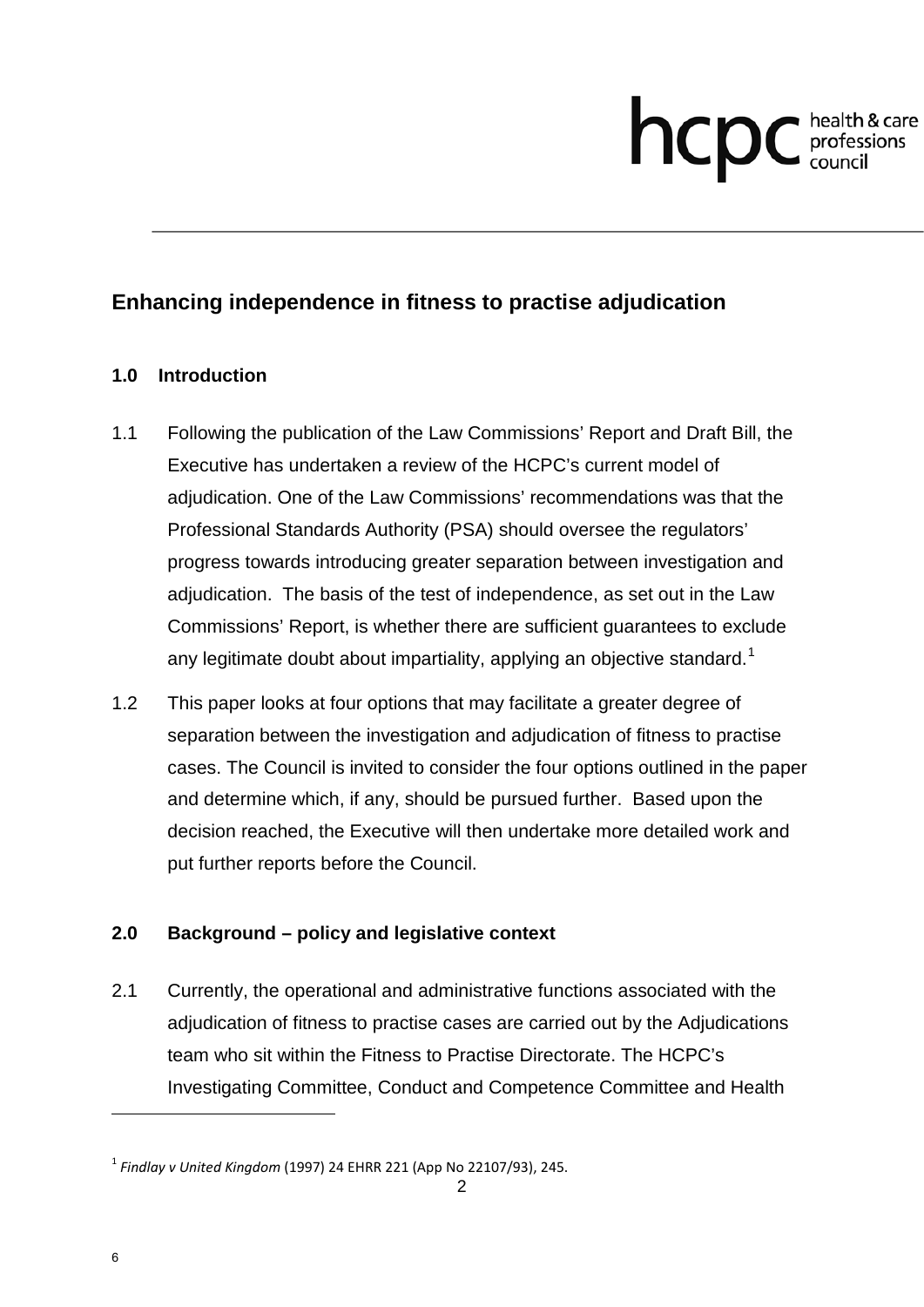Committee perform the adjudicative functions, in the form of panels convened to conduct fitness to practise proceedings. The HCPC's Fitness to Practise Directorate currently operates with a high degree of separation, on the basis that individuals should not perform functions relating to both the investigation and adjudication of fitness to practise matters. Since its establishment, the HCPC has sought to ensure that there is appropriate separation of functions, being one of the first regulators to end the practice of Council members sitting on fitness to practise Panels.

- 2.2 The independence of fitness to practise adjudication has been susceptible to criticism since the Shipman Inquiry in 2004. The previous Government's white paper in 2007 – 'Trust, Assurance and Safety – The Regulation of Health Professionals in the 21<sup>st</sup> Century,' and a consultation by the Department of Health in 2010 on fitness to practise adjudication for health professionals recommended a greater separation between the investigation and adjudication of fitness to practise cases. The previous Government had also taken forward legislation to create a new body, the Office of the Health Professions Adjudicator (OHPA) which would be separate from the health regulators and adjudicate separately on fitness to practise matters as well as recruiting and training panellists.
- 2.3 The present Government abolished OHPA as part of the Health and Social Care Act 2012, on the basis that the GMC was establishing a separate adjudication function which deliver substantially the same benefits as OHPA, but in a more cost effective manner. The Medical Practitioners Tribunal Service (MPTS) was subsequently launched in June 2012. Its role is to provide a hearings service that is fully independent in its decision making. It is a statutory committee of the GMC but managed at arm's length and separate from the investigatory role of the GMC. Further information about the MPTS current model of adjudication is set out in section 3.0 below.
- 2.4 The independence of adjudication is not a new area of work for the Directorate. A significant amount of work has been undertaken in relation to new models of adjudication and ensuring modern and efficient fitness to

7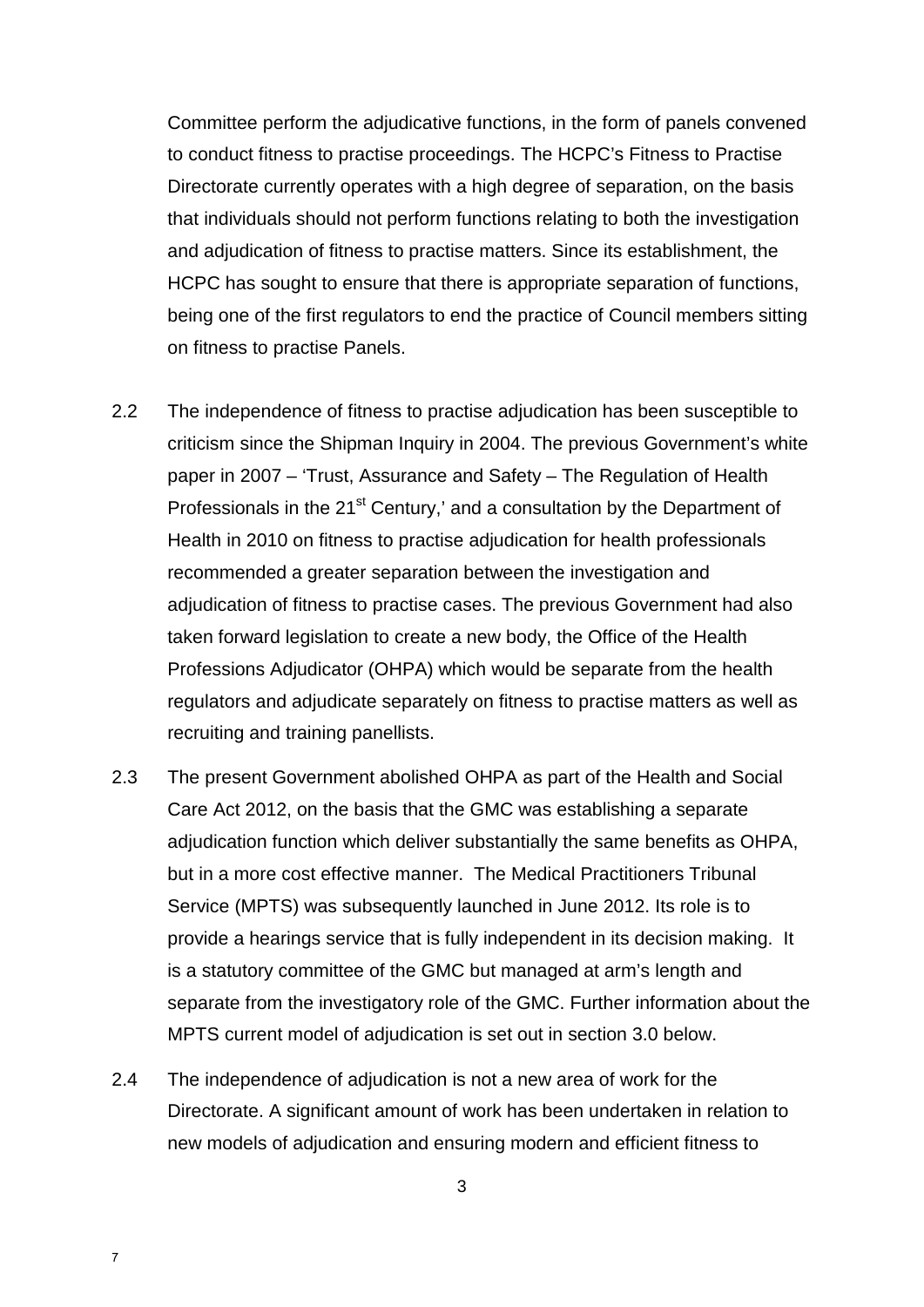practise adjudication since 2010 when the previous government began consulting on fitness to practise adjudication and assessing different mechanisms for delivery. The Council and the former Fitness to Practise Committee have previously considered papers from the FTP Executive in relation to the proposed establishment of OHPA (in October 2010) and models of adjudication (in May 2011) which included information about the GMC's future of adjudication and the establishment of the MPTS. Links to the relevant papers are set out in the cover sheet to this paper. Since 2010, significant progress has been made in a number of areas which are outlined below:

- Enhanced pre-hearing case management and the use of standard directions, including the use of notices to admit (see relevant Practice Note)
- The use of a skeleton arguments/ case summaries in all final hearing bundles
- Disposal of cases by consent this process was introduced in 2006 and is now well established. Last year we concluded 20 hearings via HCPC's consent arrangements
- The use of 'learning points' by the Investigating Committee
- Removal of requirement for Hearings Officers to read out the particulars of allegation at the start of proceedings
- Enhanced use of preliminary hearings to resolve issues prior to the start of the substantive hearing
- Improved service level agreement with our solicitors  $-$  they are required to notify that a case is ready to fix within two and a half months of the Investigating Committee in 90% of cases (it was previously three and a half months)
- Creation of new Practice Notes and a rolling cycle of review to ensure they remain up to date and fit for purpose
- The introduction of allegation drafting workshops for case managers every 6 months – this ensures that allegations are well drafted and adequately reflect the HCPC's case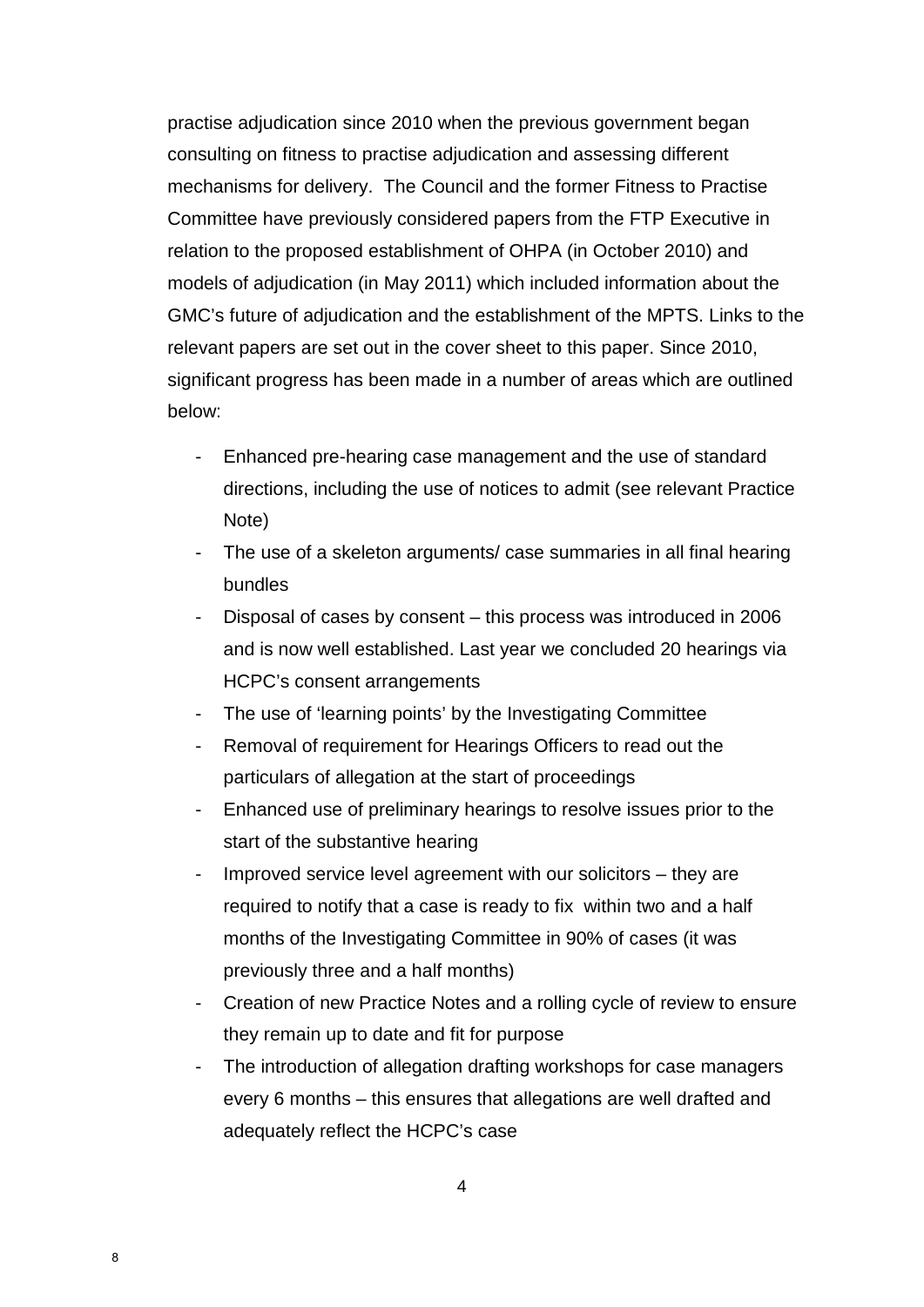- The introduction of 'loggers' at HCPC hearings where proceedings are recorded by audio technology instead of using transcription writers
- Ceasing the default production of transcripts in every hearing
- The creation of a Decision Review Group to review the standard of decision making by Panels and make recommendations for revisions to guidance, policies, panel training etc.,
- 2.5 The proposed OHPA model of adjudication sought to balance the rights of the registrant against the need to ensure public protection which is also the primary objective of HCPC's proceedings.

Much of the work and efficiencies identified for delivery through OHPA have been achieved by the Directorate since 2010. Many of the identified objectives relating to independence in adjudication and a separate adjudicator have also been superseded by the Law Commissions' review which is referred to throughout this paper.

2.6 The Law Commissions argue that there are substantial benefits to be gained from the separation of investigation and adjudication amongst the regulators, the primary benefit being increased confidence in regulation from the perspective of the public and professionals alike. The Law Commissions' report goes on to discuss the merits of a separate fitness to practise adjudicator and outlines its view that there are substantial benefits to be gained from establishing a separate adjudicator. It considers that although the MPTS is not fully separate from the GMC, it has nevertheless introduced a high degree of independence in the adjudication of fitness to practise cases. It goes on to discuss the possibility of establishing a joint tribunal service, however, such a system is likely to have significant cost implications and as such they recommended that it should not form part of the draft Bill. Instead the regulators will have the ability to move towards greater separation without having to establish a whole new adjudication system such as the MPTS. It gives the example of establishing a body (such as an individual or committee) responsible for fitness to practise hearings.

5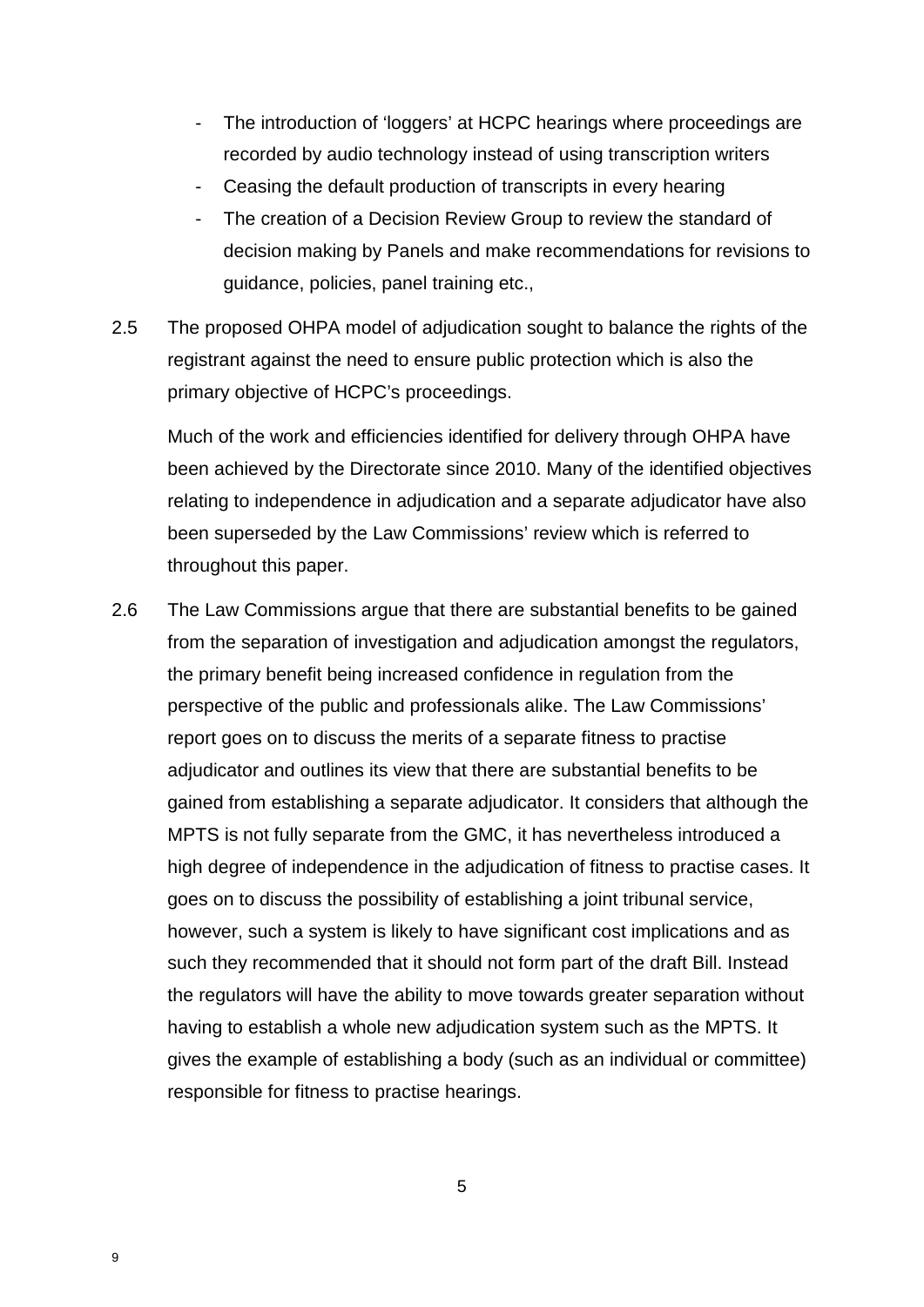- 2.7 The Law Commissions' review also recommends that the Professional Standards Authority (PSA) should provide direction by overseeing each regulator's progress towards more independent adjudication, acting in an advisory role. In addition, they recommend that the Government should have regulation making powers to introduce a new adjudication system for any of the regulators, based on the MPTS.
- 2.8 Given the Law Commissions' review and draft Bill, it is felt that now is the time for the HCPC to take steps to move towards a greater separation between its investigation and adjudication functions, building on an already wellestablished system of decision-making by Panels.

#### **3.0 The Medical Practitioners Tribunal Service (MPTS)**

- 3.1 This section provides further information about how the MPTS operates, including its governance arrangements. The MPTS provides a hearing service that is fully independent in its decision-making and separate from the investigatory role of the General Medical Council (GMC). The MPTS is part of, and funded by, the Council but is operationally separate. At the time of writing, the MPTS has been created in shadow form only, however the Department of Health are currently consulting on a Section 60 legislative change to the Medical Act 1983 that would place the MPTS on a statutory footing.
- 3.2 As part of its management of Fitness to Practise and Interim Orders Panel hearings, the MPTS has responsibility for the following:
	- ensuring high quality standards of decision-making by panels
	- appointment, appraisal and continuous professional development of panelists and legal assessors
	- scheduling hearings and appointing independent panelists to sit on each hearing
	- providing information about forthcoming hearing to the public and the media
	- facilitating pre-hearing arrangements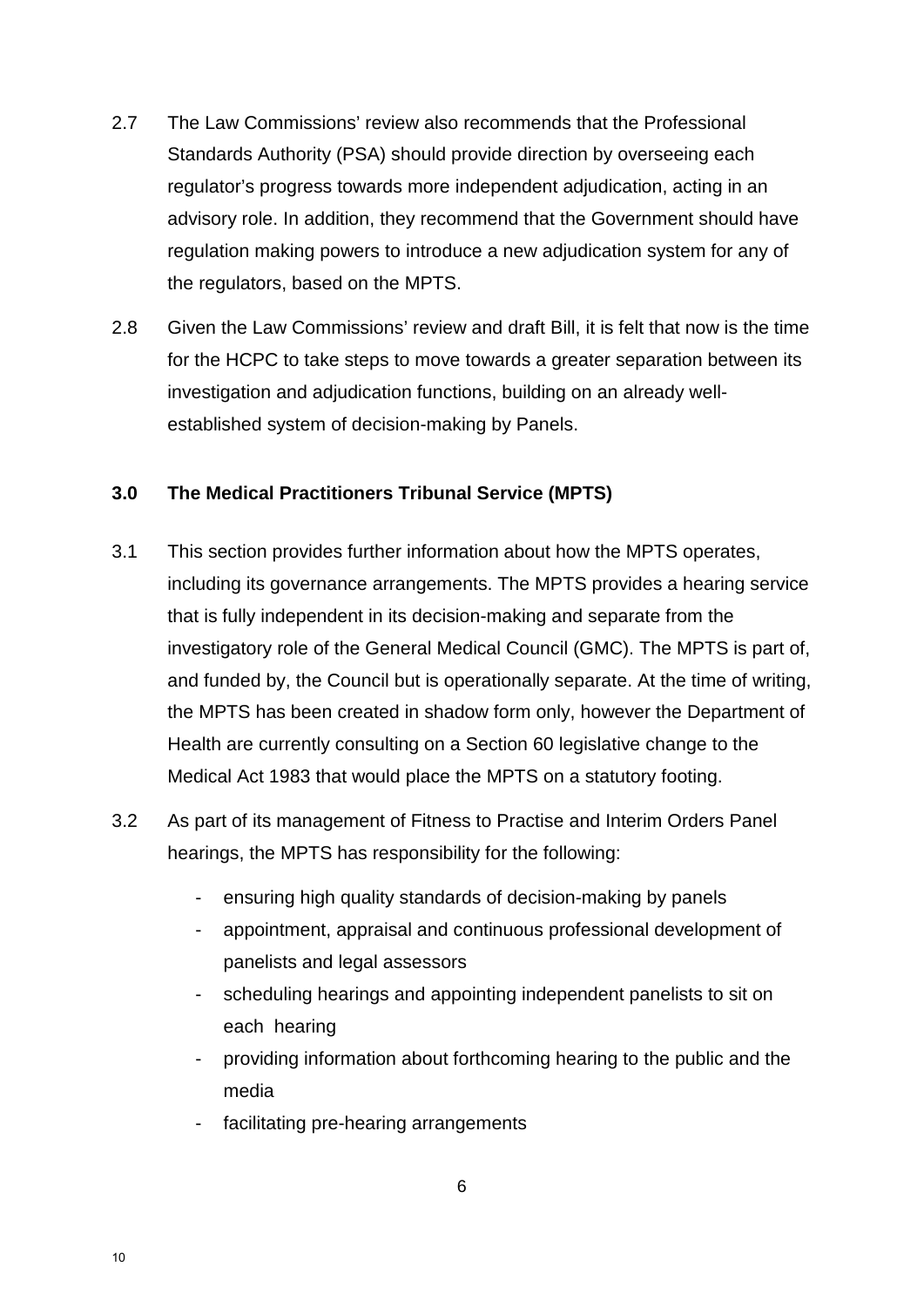- providing secretarial and administrative support to panels during hearings
- ensuring the GMC website is updated and the minutes of public hearings are published in a timely manner
- notifying overseas regulators and other of hearing outcomes
- liaising effectively with all users of the hearings service provided by the MPTS

The MPTS is led by a Chair who is separate from the Chair of the GMC. The MPTS Chair along with the Tribunal Clerk is responsible for the day to day running of the MPTS and the delivery of an efficient adjudication service. There are approximately 88 employees at the MPTS.

- 3.3 The Chair of the MPTS is effectively a one person committee of the GMC and is directly accountable to its Council, reporting to it twice each year. The Chair is also supported in his role by an advisory committee which provides advice to the Chair in relation to:
	- The approach to improving the quality of decision making by panelists.
	- The development of the quality and timeliness of the service provided by the MPTS.
	- The approach to the recruitment, training, performance management and continuous professional development of panelists, case managers, and legal assessors.
	- Other general matters relevant to the MPTS as may be directed by the MPTS Chair.
- 3.4 There is also a GMC/MPTS Liaison Group which supports the delivery of the hearings service provided by the MPTS and ensures that working arrangements are established and operate effectively. It also ensures an effective working relationship between the MPTS and the functions of the GMC with which it interacts.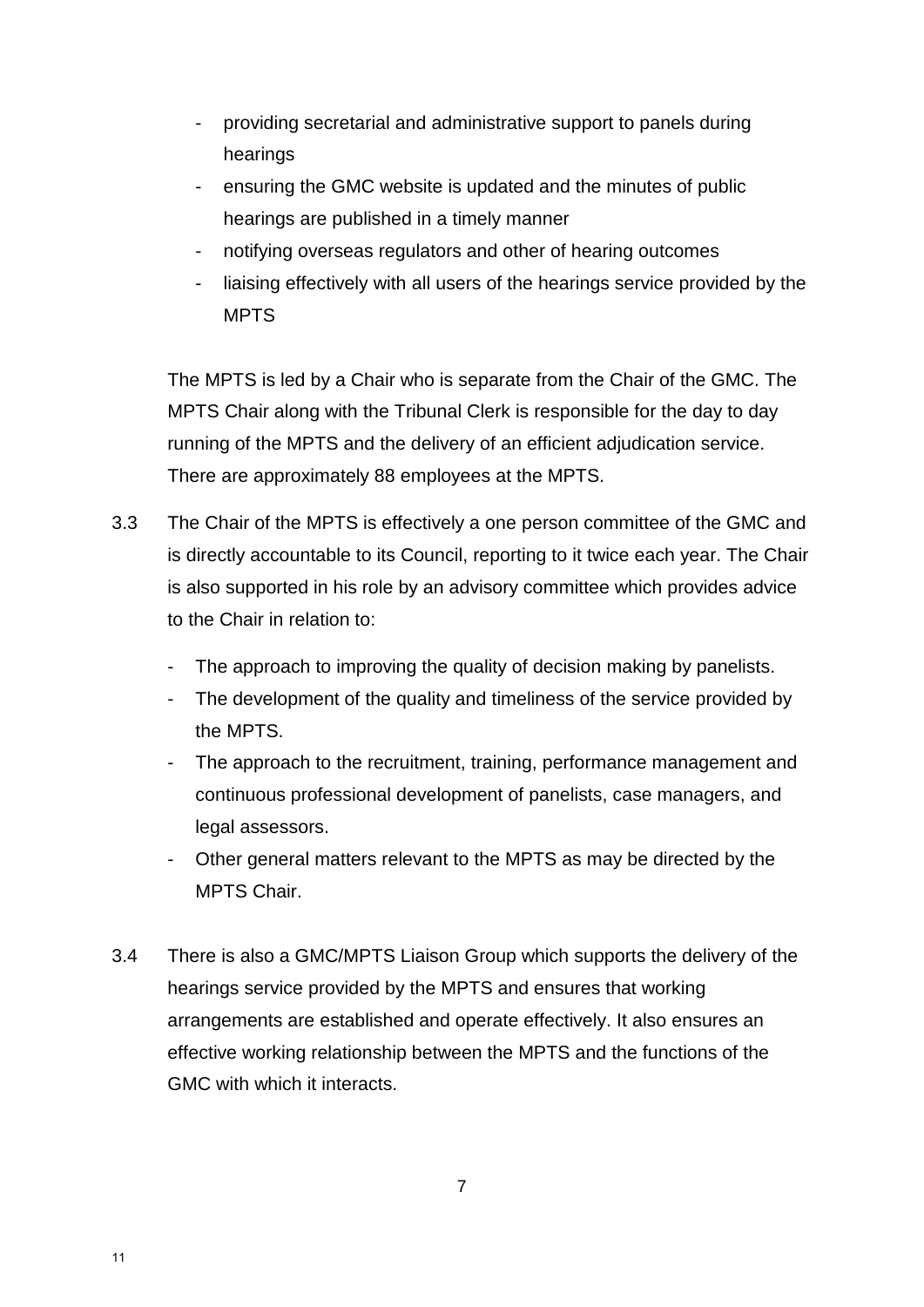- 3.5 To strengthen and protect the separation between the investigation and adjudication as well as modernising the adjudication process, the draft section 60 order contains measures to:
	- Establish the MPTS as a statutory committee of the GMC specifying its powers, responsibilities and duties
	- Modernise the MPTS' adjudication function including strengthening the case management arrangements
	- Introducing a new right of appeal for the GMC (against decisions of the MPTS Panels)

These proposals arise from the policy development work surrounding the establishment of the OHPA. The Department of Health comments that the GMC has already made significant progress in reforming its adjudication function. By making these changes to the Medical Act 1983, the aim is to enable the GMC to complete these reforms and to secure efficient and effective patient protection and public confidence in its fitness to practise procedures for the long term.

#### **4.0 Options to enhance independence in adjudication within the HCPC**

4.1 Set out below are four options that have been identified by the Executive. Included within each option are identified benefits and risks. At appendix 1, further information has been provided around what a tribunal service would look like including proposed governance arrangements (see option 3).

#### **Option 1 – Maintain the existing arrangements**

4.2 The option of 'no change' or 'do nothing' would maintain HCPC's current approach as we already have a degree of separation between the investigation and adjudication of fitness to practise cases. The case management and adjudication teams are managed separately, and are currently located in different buildings. The adjudication team is not involved in case management decisions and there is clear role separation between the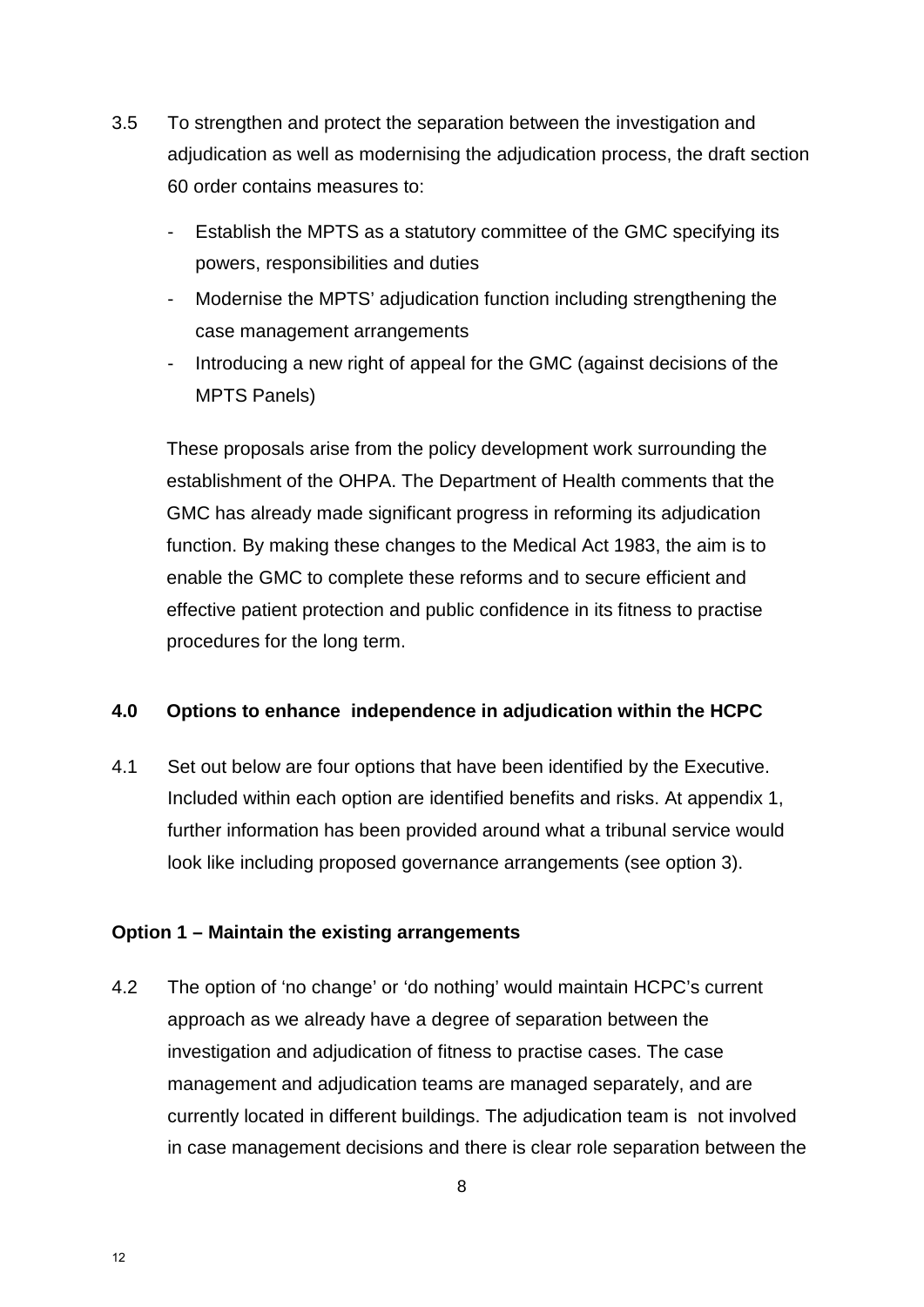teams, for example, with separate operational guidance. HCPC has always sought to ensure a degree of separation, being the first regulator to put Panels at 'arms-length' from the fitness to practise process. The HCPC respects the concept of 'equality of arms' and ensures that advocates who appear on behalf of the Council are not involved in policy development or the training of panelists. Nor has the HCPC ever had any form of 'sign off' arrangements in relation to Panel decisions, which ensures that the independence and impartiality of Panels is not compromised.

4.3 The proposed model of adjudication envisaged for OHPA, and the future as envisaged by the Law Commissions' review, was to ensure that fitness to practise adjudication is undertaken in a manner which safeguards fairness to all parties, providing flexibility and proportionate handling of cases but ensuring that public protection remains at the heart of the process. It could be argued that HCPC has been doing this over a number of years with very little external impetus. We continually review our processes and procedures to ensure they are fair, balanced and adequately protect the public, never fearing to adopt modern processes and procedures. Arguably, HCPC's current system of adjudication already meets many of the objectives identified to enhance independence in adjudication. We regulate 16 professions efficiently and effectively with the judicious use of resources and with processes that ensure cases are dealt with expeditiously, fairly and avoiding unnecessary formality. No other regulator faces the same challenges of operating an adjudication system for such a wide range of professions and we have managed to do so despite a year on year increase in fitness to practise cases and a minimal increase in the organisation's revenue from registration fees. It is for the Council to consider whether any change is therefore necessary and proportionate.

#### **Expected Benefits**

4.4 The option of no change has resource and cost benefits. No additional resources would be required and we would continue on the basis of 'business as usual'.

9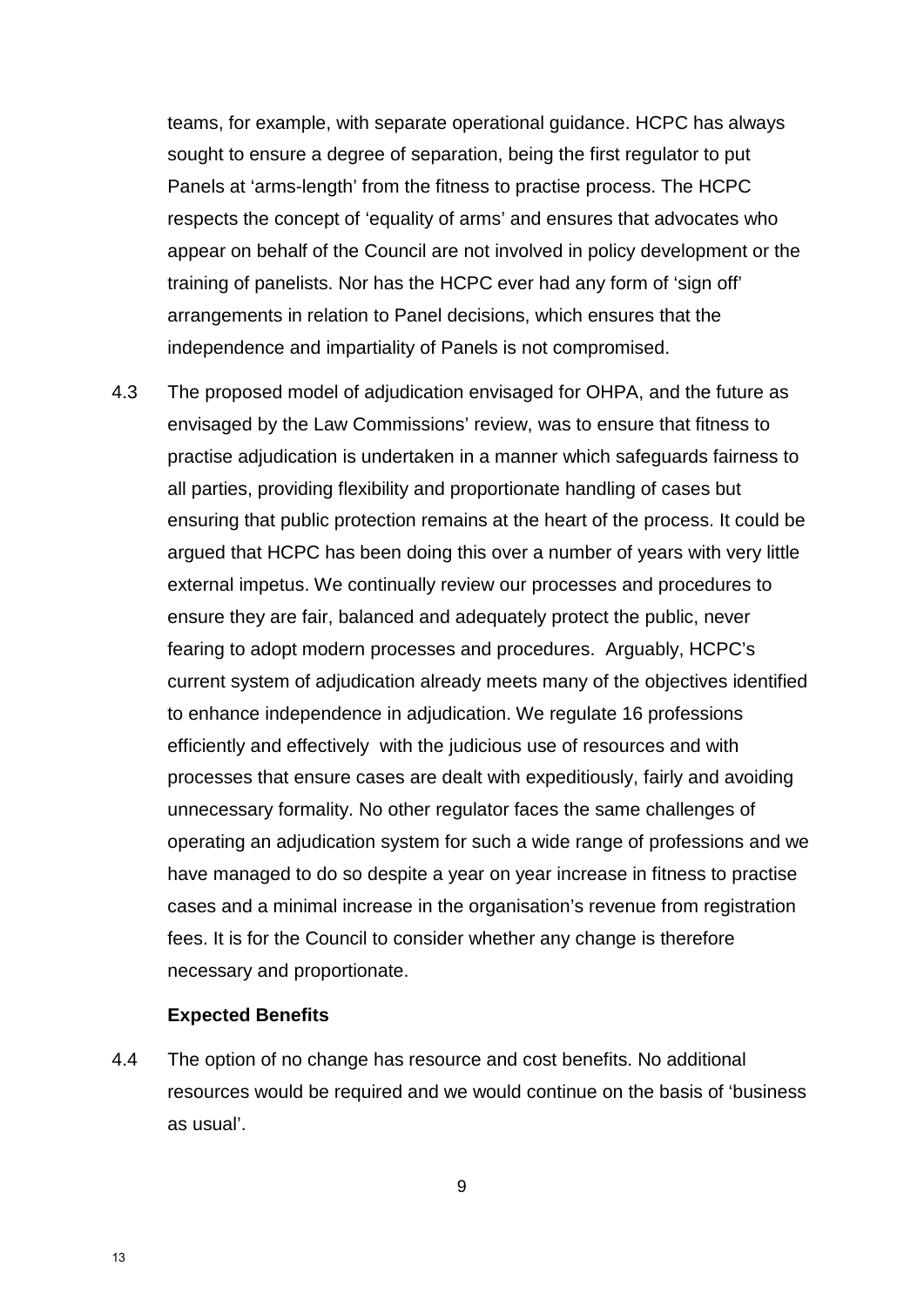#### **Risks**

4.5 There is a growing appetite for a greater degree of separation between investigation and adjudication functions, as set out in the Law Commissions' report. The option of maintaining the existing arrangements would create a risk that HCPC is perceived as failing to move with the times, which in turn could lead to a greater degree of scrutiny by the PSA , public criticism and reputational risk. In addition, the current separation is not immediately apparent to registrants, members of the public and other stakeholders. For example, all correspondence regarding a registrant's fitness to practise hearing is sent by the HCPC, creating a perceived lack of separation between fitness to practise functions. This may lead registrants to view the HCPC wrongly as being the investigator, the prosecutor and the adjudicator.

#### **Option 2 – Internal operational change**

4.6 This option would involve changes to operational processes and procedures to create a greater degree of independence and separation, for example, with the creation of additional operational guidance and an operating protocol between the case management and adjudication functions. Work is already underway on a number of internal operational work plan items such as the use of pre-hearing teleconferences with all the parties involved in a case (see work plan in appendix 3). This option would not involve a name change or the establishment of a separate tribunal service. It would instead involve enhancing our current processes to ensure they are operationally separate and are seen to be so. For example, we could still consider using a separate PO Box address for all hearings related correspondence.

#### **Expected benefits**

4.7 This option requires greater use of existing resources than option 1 but is manageable and is unlikely to require any additional resources. In seeking the greater degree of separation recommended by the Law Commissions, the Council should consider whether internal operational change of this kind is sufficient. This option would provide small scale benefits for HCPC, but would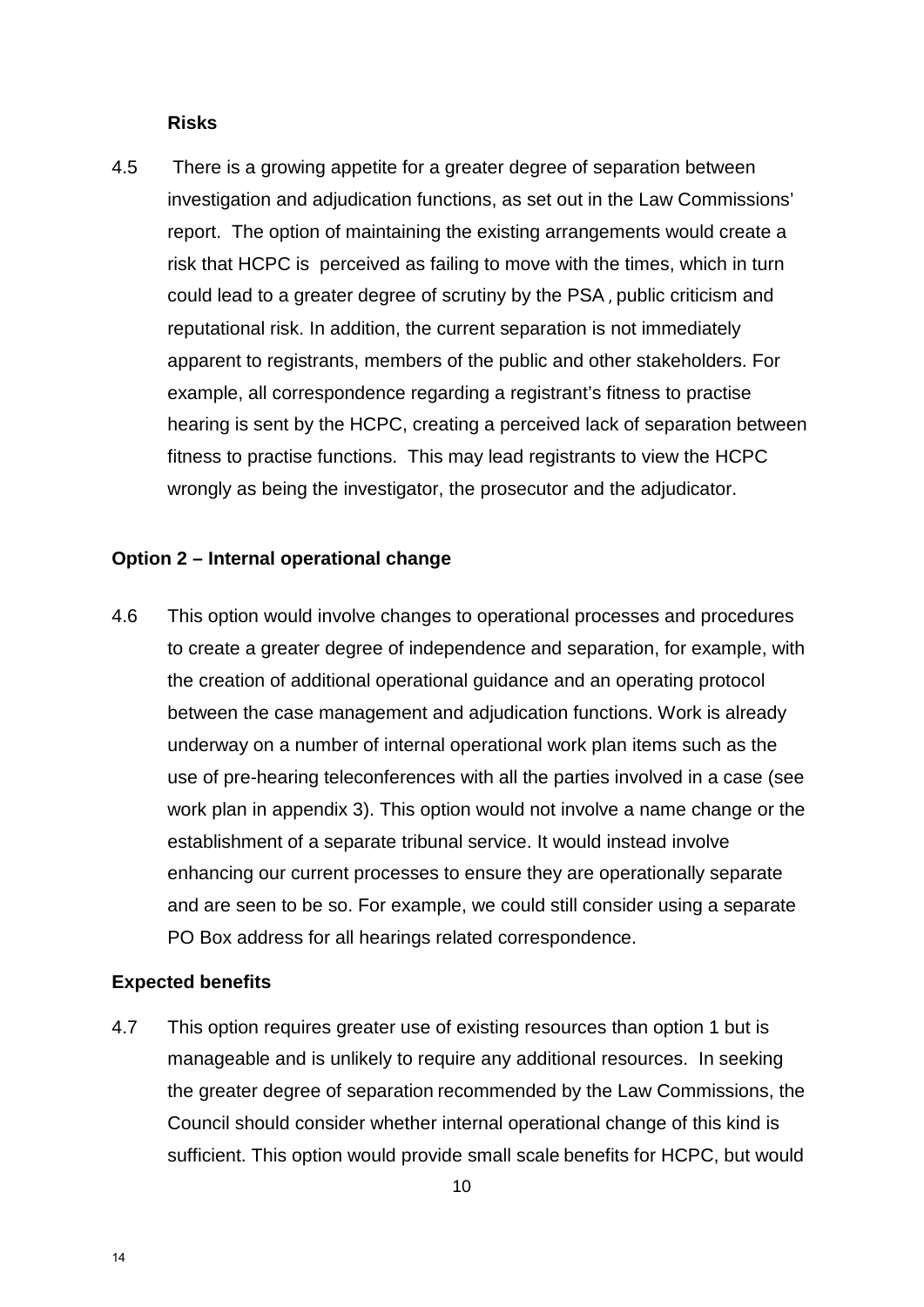show demonstrable work towards change and a greater degree of separation between the two fitness to practise functions. In addition, it could provide a stepping stone towards an even greater degree of independence in the future.

#### **Risks**

4.8 This would ultimately be a half way option that could be misleading to registrants and the wider public. It would carry risks that the HCPC is not fully separate or independent in its adjudicative functions. The Council must consider whether a half way option is sufficient and whether this would satisfy the PSA that HCPC is moving towards a greater independence between its investigation and adjudication of fitness to practise cases. This option would also not address the Law Commissions' recommendation that regulators could move towards greater separation by establishing a body or person responsible for the appointment, appraisal and training of Panel Members.

#### **Option 3 – Establish the Health and Care Professions Tribunal Service**

4.9 This option would involve the HCPC establishing the Health and Care Professions Tribunal Service (HCPTS), broadly based upon the MPTS model. It should be noted however that any tribunal service established by the HCPC would be on a smaller scale and would need to fit into our current system of regulation for all of our 16 professions. As with the MPTS when it was first established, the HCPTS would be created on a non-statutory basis. There would be no changes to employee contracts and all employees would remain within the employment of HCPC and overall direction and control of the HCPC Chief Executive. There would be no separate budget as the operating costs of the service would form part of the Fitness to Practise Department's overall budget which would remain the responsibility of the Director of Fitness to Practise. It is proposed that Panels of the Practice Committees would operate as the 'Tribunal' with separate governance arrangements which would ensure a high degree of transparency and separation. In addition, the administrative arrangements currently undertaken by the adjudications team would have a greater degree of operational separation from the remainder of the HCPC. It is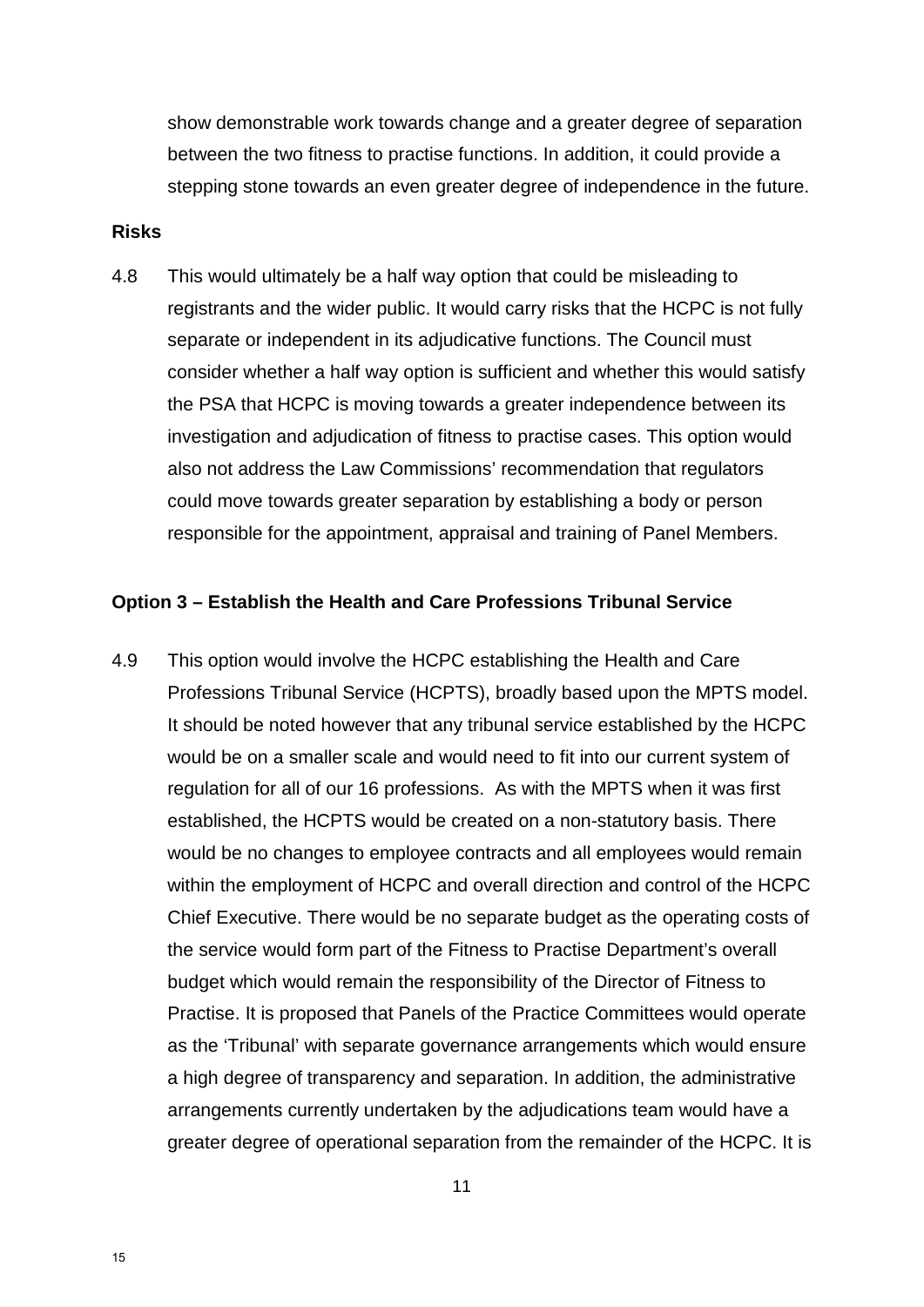important to note however that the HCPTS would still remain part of, and under the control of HCPC. This new model of adjudication would need to ensure that HCPC's core ethos is not compromised; of ensuring justice, fairness, openness and transparency balanced with public protection.

- 4.10 Appendix 1 sets out in more detail what a new tribunal service would look like, including:
	- Governance arrangements
	- Operational management
	- Quality assurance
	- Organisational chart
	- Practical arrangements

#### **Expected benefits**

- 4.11 This option would provide a greater degree of transparent independence and ensure that there are sufficient guarantees to exclude any legitimate doubt about impartiality. Currently, all correspondence regarding a registrant's fitness to practise is sent by the HCPC, the adjudication function also shares the same website, logo and telephone contact numbers. This lack of apparent separation may lead to a reluctance on the part of registrants to engage in the final hearing process. Greater independence and separation could lead to an increase in engagement by registrants which in turn would assist with the scheduling of cases. We know that a significant percentage of our registrants subject to a fitness to practise cases are unrepresented, therefore any move to establish a separate tribunal is likely to increase confidence and promote fairness for those unrepresented registrants, which in turn may mean that they are more likely to engage in the process.
- 4.12 The MPTS model has been commended and any future reform of the regulators' adjudication functions is likely to be based on the MPTS. In light of this, it is recommended by the Executive that the option of establishing a separate tribunal service in the short term would bring substantial benefits with minimal costs, whilst ensuring that the HCPC remains a modern, efficient and effective regulator. It would also allow us to create a model that is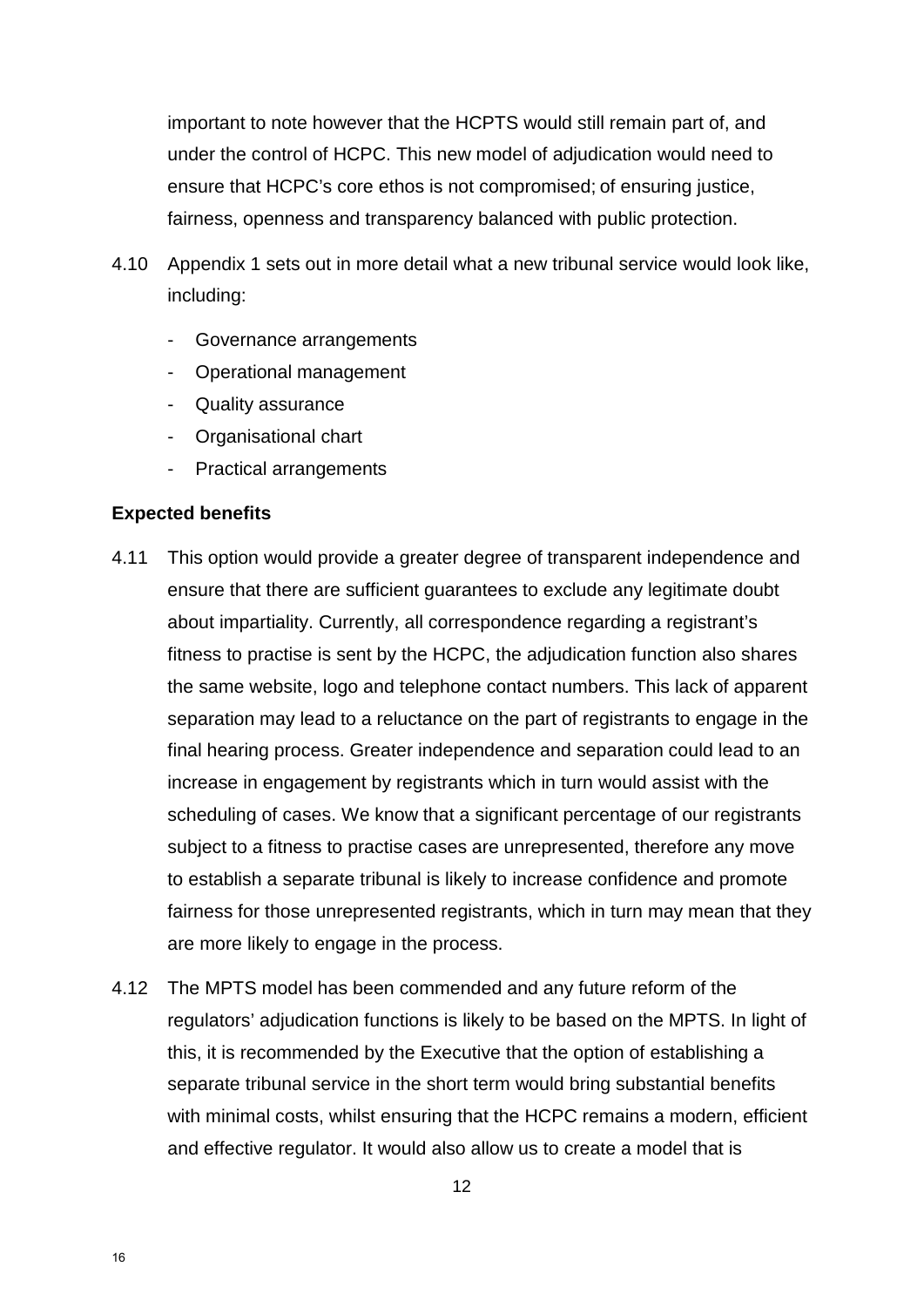appropriate for the HCPC and its values and objectives rather than potentially being required to use or participate in some other, less suitable, adjudicative body.

#### **Risks**

4.13 In terms of risk, this would be a major project for the Fitness to Practise Directorate. This option is also likely to require additional resources and incur further costs.

#### **Option 4 – Legislative change**

4.14 This option would only be viable if, following the general election in May 2015, the incoming Government was to establish an independent adjudicator, similar to OHPA. The present Government, having reviewed the case for an independent adjudicator, abolished OHPA. Further, the Law Commissions' report points out that the jurisprudence on Article 6 ECHR does not require an entirely separate fitness to practise adjudicator, but simply processes and procedures that overcome any legitimate doubt as to the impartiality of the decision-maker. The Law Commissions' draft Bill would provide the Government with the power to introduce a separate adjudication system for any of the regulators, based on the MPTS should they wish to do so. However, at present there is nothing to indicate that the draft Bill will be taken forward in the next Parliament. The Executive does not think that any change to our legislation can be made by Government before May 2015.

#### **Benefits**

4.15 The benefit of waiting for legislative change (if any) following the general election in May 2015 is that HCPC may have greater clarity as to the direction in which it (and the other regulators) is expected to move on this issue by the incoming Government.

13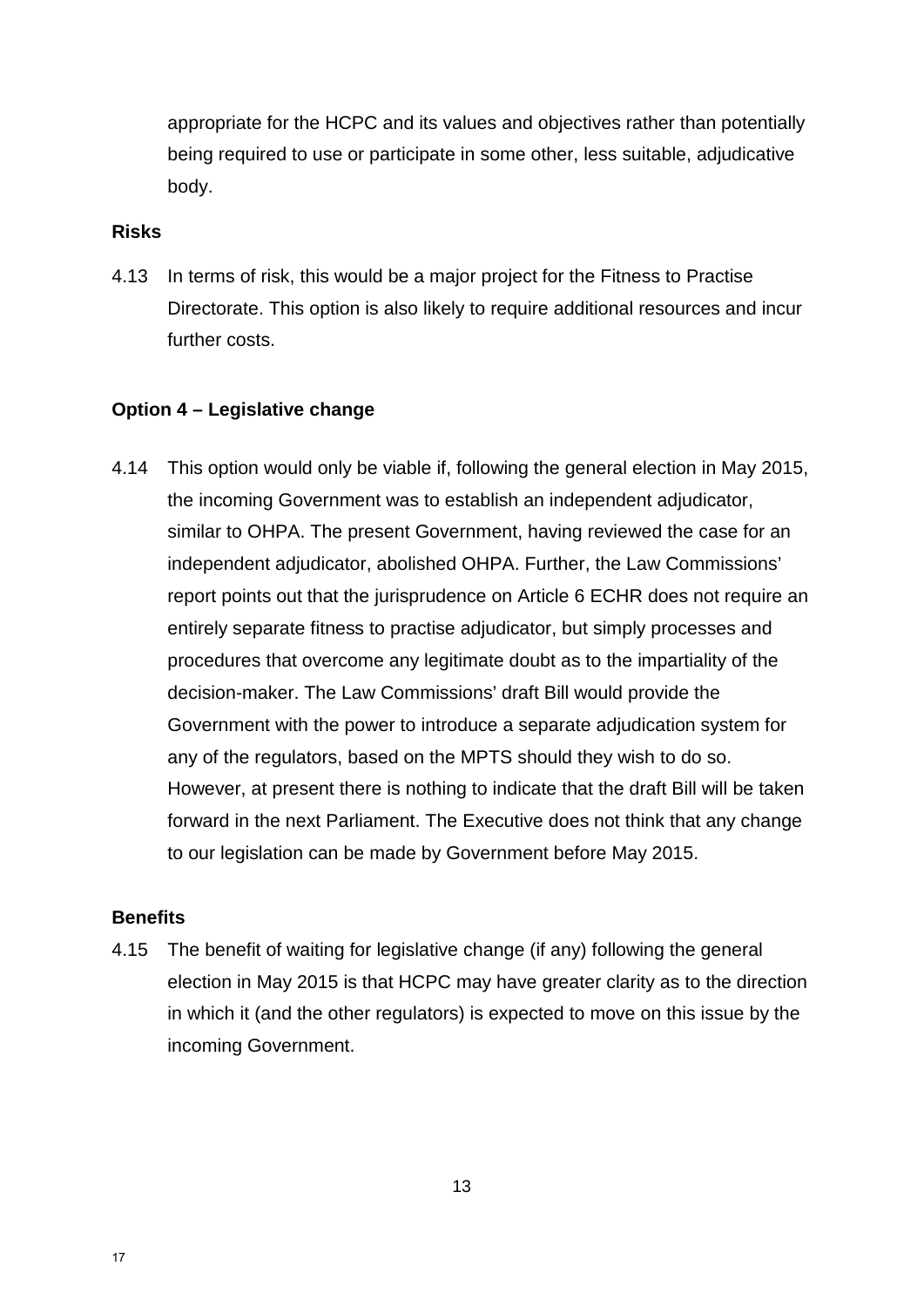### **Risks**

4.16 The risk of waiting for some form of legislative change is that HCPC will be far less likely to be able to set or influence the agenda for the establishment of a separate adjudicator if the Government has determined that such a body should be established.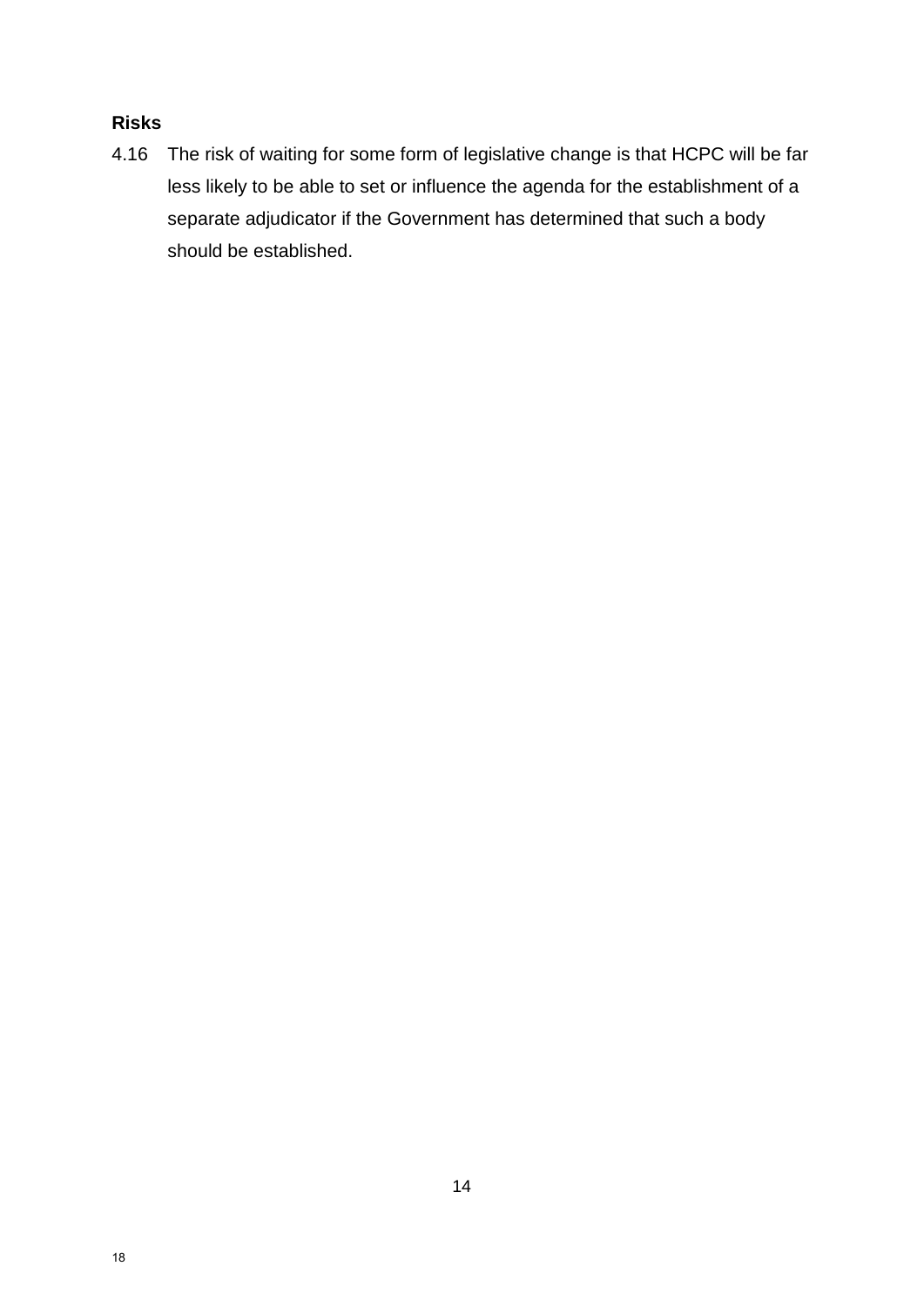## **Appendix 2**

## **Establishment of the Health and Care Professions Tribunal Service**

#### **Introduction**

This is an outline of an adjudicative body that is part of the HCPC but nonetheless operationally separate from the rest of the organisation.

At present, the HCPC's adjudicative functions in respect of fitness to practise are performed in the name of three 'virtual' statutory committees; the Investigating Committee, Conduct and Competence Committee and Health Committee. In this context "committee" is a somewhat misleading descriptor as, by Articles 26(1), 27 and 28 (respectively) of the Health and Social Work Professions Order 2001 (the Order), those committees only have the functions of investigating and adjudicating on allegations and related matters.

In practice, those committees only ever exist in the form of a three person Panel, convened to conduct fitness to practise proceedings, as Rule 3 of the Health and Care Professions Council (Practice Committees and Miscellaneous Amendments Rules 2009 (the 2009 Rules) provides that:

#### *The Practice Committees*

*3.—(1) Each Practice Committee shall consist of not more than 350 persons, appointed by the Council, none of whom is a member of the Council.*

*(2) Members of a Practice Committee may only participate in the proceedings of the committee that they are invited to participate in by the Registrar or by a person authorised by the Registrar to invite them.*

The HCPC has always sought to enable Panels to operate at arm's length and as independently as the Order will allow. For example, the HCPC was one of the first regulators to end the practice of Council members sitting on Panels. Similarly, HCPC's Fitness to Practise Directorate operates on the basis of a high degree of separation and very few individuals within that Directorate perform functions relating to both investigation/prosecution and adjudication.

However, the independence of Panels and the separation of the staff that support them is not immediately apparent to the outside observer. Taking the most obvious example, a registrant who is subject to an allegation may receive correspondence from the person investigating that allegation and from the person arranging a hearing in respect of that allegation, all of which will be from the HCPC. This lack of apparent separation may lead to the registrant being reluctant to participate fully in pre-hearing case management processes, based upon the perception that he or she is being asked to disclose information to the 'prosecutor' rather than to a neutral adjudicative body.

What is proposed is that Panels of the three Practice Committees should operate as the "Health and Care Professions Tribunal" (the Tribunal) and be supported by: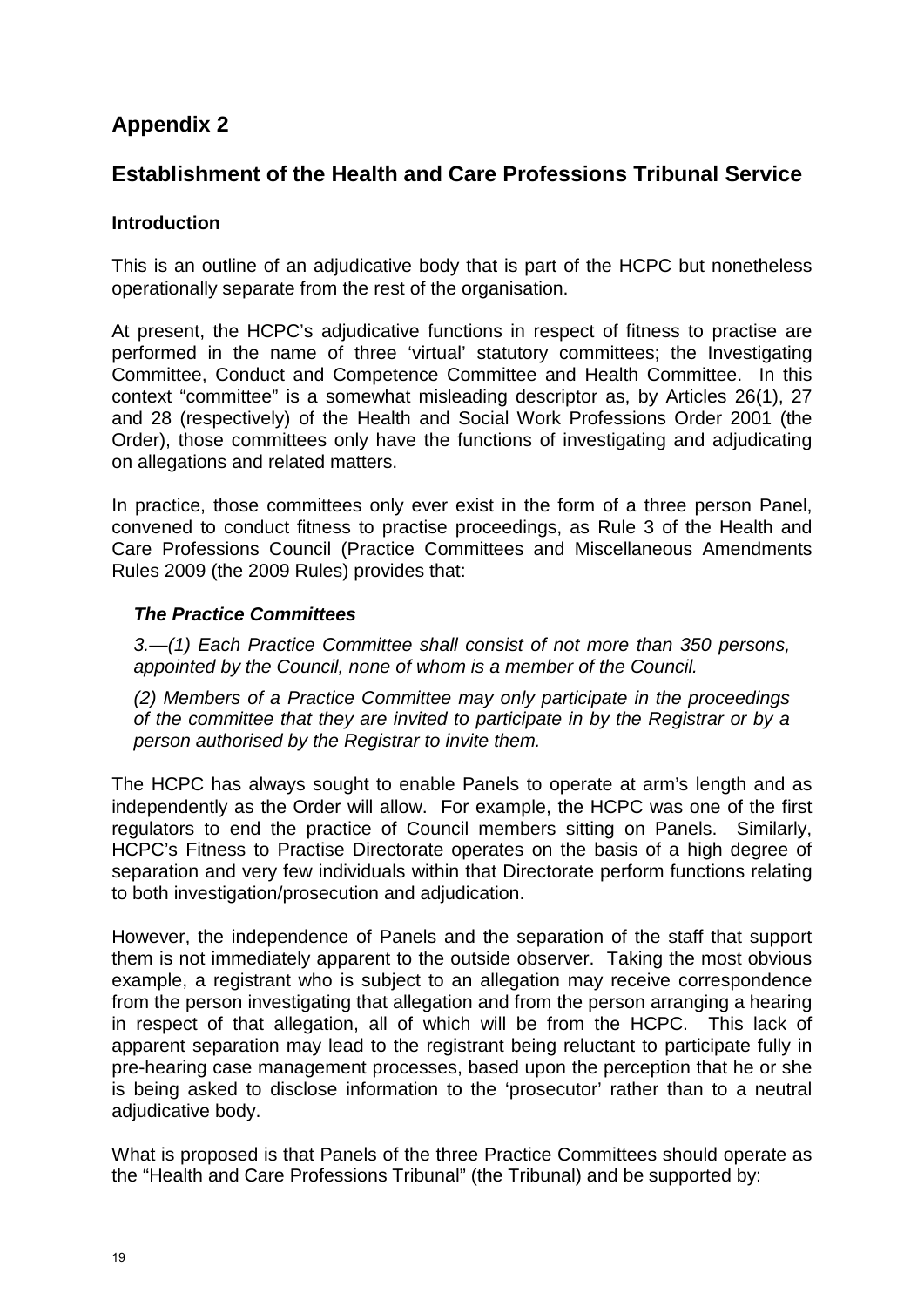- governance arrangements that provide the Tribunal with a high degree of transparent independence; and
- administrative arrangements which are operationally separate from the remainder of the HCPC and seen to be so.

The Tribunal, together with the administrative staff supporting them, would be known as the "Health and Care Professions Tribunal Service" (HCPTS).

#### **Preliminary issue**

What is proposed, securing an increased level of transparent adjudicative independence, can be achieved without legislative change. However, under the Company, Limited Liability Partnership and Business Names (Sensitive Words and Expressions) Regulations 2009, use of the word "tribunal" in a business name requires the consent of the Registrar of Companies (acting on behalf of the Secretary of State).

The Secretary of State has given the HCPC the necessary consents in respect of both the "Health and Care Professions Tribunal" and the "Health and Care Professions Tribunal Service", so this preliminary legal issue has been resolved.

#### **Governance**

At the heart of the new arrangements would a new body (the Tribunal Service Committee), which would be established as a non-statutory committee of the Council. The Tribunal Service Committee would consist of six members appointed by the Council (one of whom would also be appointed as Chair) as follows:

- $\bullet$  three members appointed from among the Tribunal Panellists;<sup>1</sup> and
- three independent members (neither Tribunal Panellists nor Council members).

As Council members are already excluded (by Rule 3(1) of the 2009 Rules) from being Tribunal Panellists, the Tribunal Service Committee would consist entirely of non-Council members.

The Tribunal Service Committee would be responsible for:

- advising the Council on the qualities, abilities and competences required of Tribunal Panellists and Legal Assessors;
- establishing arrangements for:
	- o the merit-based selection of Tribunal Panellists and Legal Assessors by fair and open competition; and

 $\overline{a}$ 

 $1$  those Panellists appointed would also be designated as the Practice Committee Chairs required by rule 4(2) of the 2009 Rules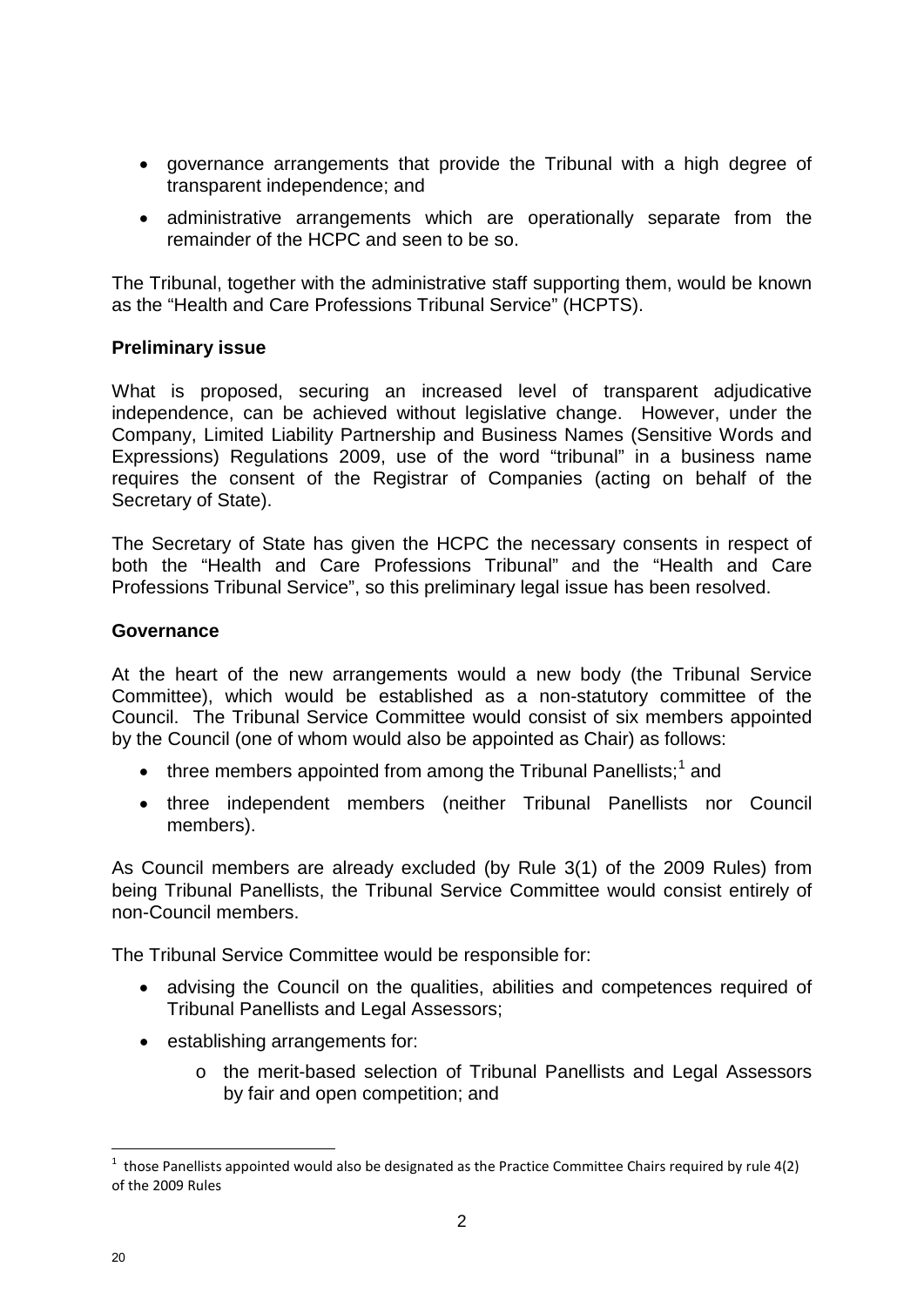- o the training and assessment of Tribunal Panellists and Legal Assessors;
- providing guidance to the Tribunal on matters of procedure and practice for the purpose of ensuring that tribunal proceedings are conducted efficiently and effectively.

As the Tribunal Service Committee would be responsible for establishing rather than operating the selection, training or assessment processes, it is not intended that Tribunal Service Committee members would need to sit on selection panels etc.

As with any other HCPC committee, in accordance with paragraph 13 of Schedule 1 to the Order, the Council would determine the standing orders, etc. of the Tribunal Service Committee. The Tribunal Service Committee would report directly to the Council and be subject to its strategic decisions (such as budgetary and resource controls and high level policies such as those relating to indicative sanctions) but, beyond that would operate independently.

Under Article 44(1)(b) of the Order, the Council is required to publish an annual report on the arrangements it has put in place under to protect members of the public from registrants whose fitness to practise is impaired. Such reports must be submitted to the Privy Council for laying before the UK and Scottish Parliaments. It is proposed that the adjudication element of that report would in future be submitted to the Council separately, on behalf of the Tribunal Service Committee.

#### **Management**

Day to day management of the Tribunal would be the responsibility of the Head of Adjudication, who would be known as the Head of Tribunal Services (a title selected to avoid archaic alternatives such as "Clerk to the Tribunal"). The HCPC employees currently performing adjudicative functions would become the staff of the HCPTS, with appropriately amended job titles (e.g. Hearings Officers would be known as Tribunal Officers) and be under the direction and control of the Head of Tribunal **Services** 

As the HCPTS would not be a separate legal entity there would be no change in employment etc., but HCPTS staff would be identified as such and, for example, would be given email addresses based upon an appropriate HCPTS web domain name.

Consistent with modern hearing management techniques, the Head of Tribunal Services would have functions delegated to him/her by the Tribunal (by directions from the Practice Committees), such as being able to conduct telephone 'listing hearings' or to appoint officers to do so.

The function of the Registrar under Rule 3(2) of the 2009 Rules, of summoning Panels, would also need to be delegated to the Head of Tribunal Services.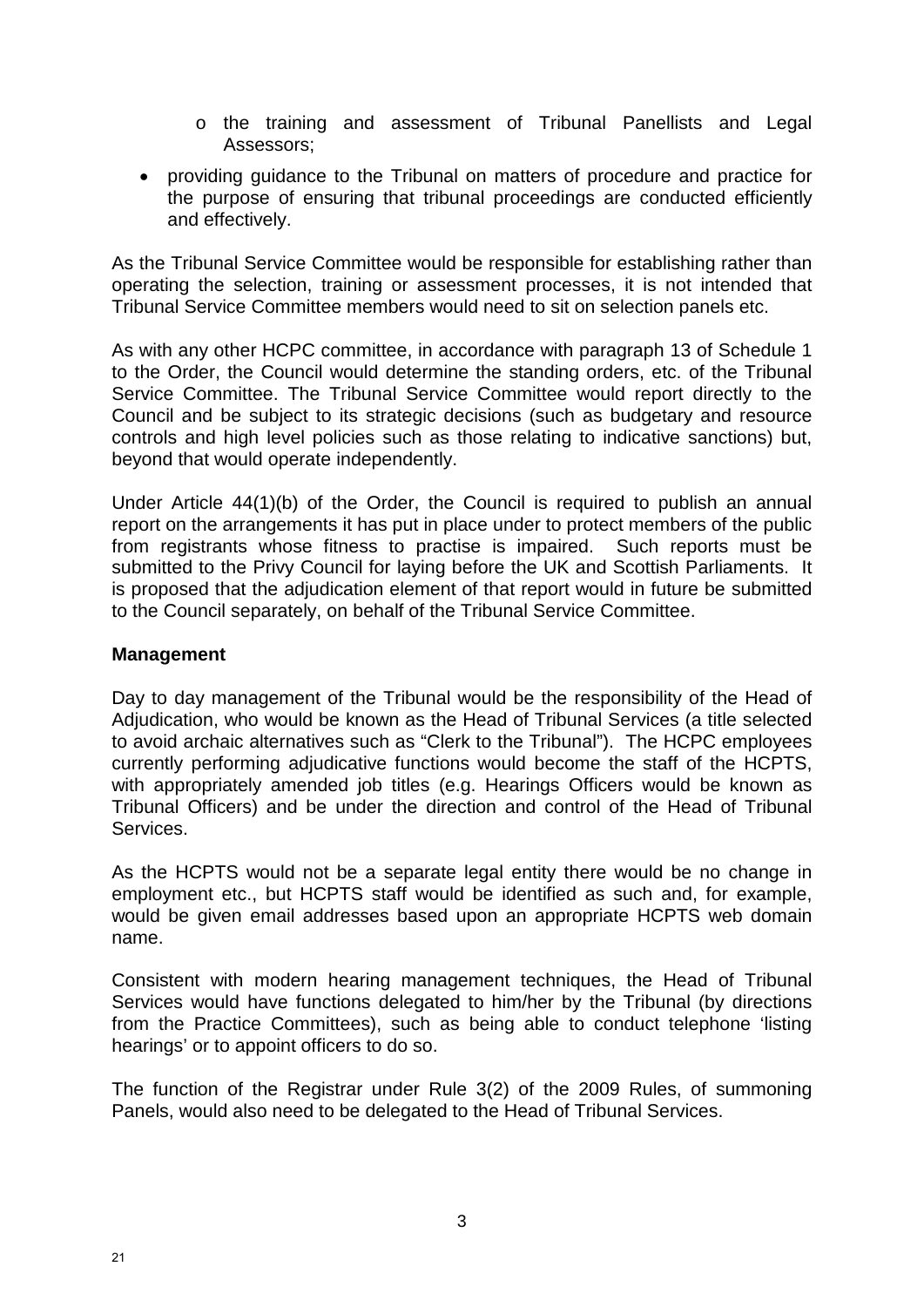The Head of Tribunal Services would continue to report to the Director of Fitness to Practise, who would remain responsible for the whole fitness to practise process. However, an operational framework would need to be established which identifies those administrative and management responsibilities which should remain within the HCPTS and thus be exercised by the Head of Tribunal Services and those (typically high-level issues) which would be subject to the Director's control. For example, at one end of the scale, those in management outside of the HCPTS should not be giving instructions to HCPTS staff about the arrangements for an individual hearing. At the other end of that scale, as the Council would set the budget of the HCPTS, the Director of Fitness to Practise would be responsible for ensuring that the HCPTS was adhering to relevant budgetary controls.

#### **Quality assurance**

At present, the quality assurance of Panel decisions is undertaken within the Fitness to Practise Directorate. This is appropriate as:

- Article 38(2) of the Order provides for the HCPC to be the respondent to any appeal against such a decision;
- any challenge to such a decision by the Professional Standards Authority on the grounds on undue lenience will be against the HCPC rather than the Panel; and
- it is the HCPC that, based upon such quality assurance reviews, will make any application for review of the Panel's order under 30(2) of the Order.

Accordingly, it is not proposed that the quality assurance of Panel decisions should be performed by the HCPTS.

Clearly, the review of decisions is likely to generate information of use to the HCPTS, some of which may need to be taken into account as part of any assessment processes developed by the Tribunal Service Committee. That information should be shared with the HCPTS, but on the basis of a protocol which ensures that there is no suggestion of interference in Tribunal decisions by those outside of the HCPTS.

#### **Practical matters**

#### *Branding*

To reinforce the separate nature of the Tribunal, the HCPTS should have distinct and separate branding. This should not be based upon current HCPC branding but be deliberately different and, for example, avoid the use of similar fonts and layouts. The inclusion of an appropriate symbol (such as a stylised scales of justice) may also assist.

Similarly, HCPTS documents and correspondence should be seen to be different from those of the HCPC and it is suggested that a different sans serif font (for example, Calibri) be used rather than that adopted by the HCPC (Arial).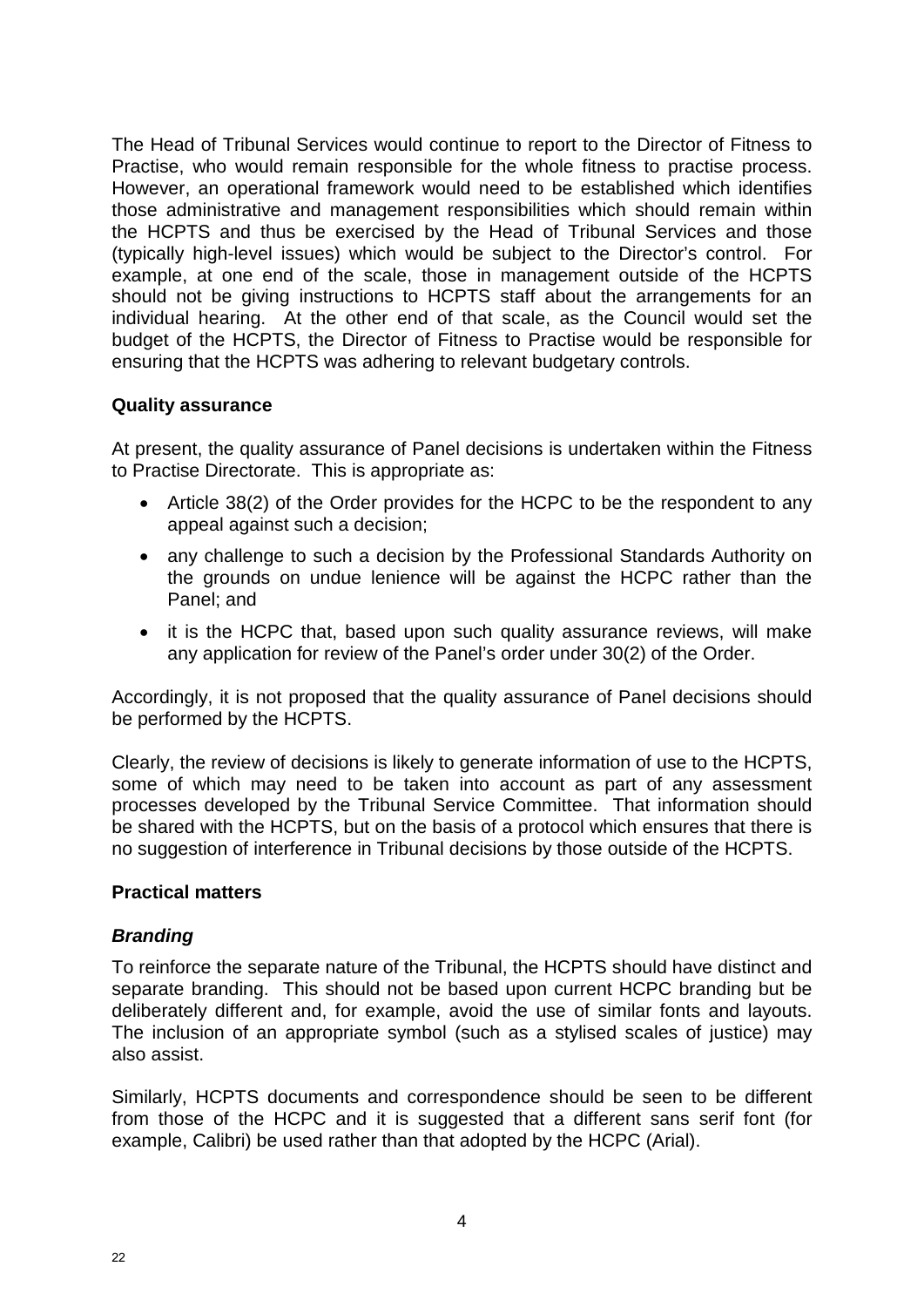#### *Disclosure*

In law, the Tribunal and HCPTS would still be operating as part of the HCPC but under business names which differ from that of the HCPC. As such, there is an obligation under company law to disclose the true nature of both organisations. It is suggested that this could be achieved by publications including the following information (which on letterheads, etc. would take the form of a footer):

"The Health and Care Professions Tribunal Service is the adjudication service of the Health and Care Professions Council"

"The Health and Care Professions Tribunal is the adjudicative body of the Health and Care Professions Council"

Panels would be described in their decisions etc. as the Health and Care Professions Tribunal but "sitting as the [Conduct and Competence, etc.] Committee of the Health and Care Professions Council".

#### *Domain name*

The HCPTS should also use a web domain that cannot be confused with the HCPC. Given the similarity of the abbreviations (HCPC and HCPT or HCPTS) , it may be sensible to include the word tribunal in the domain name, for example, www.hcptribunal.org.uk. Some tribunals include their domain name in their logo and, in order to strengthen the separation between HCPC and the Tribunal, this would also seem to be a sensible approach to adopt.

#### *Postal address*

The HCPTS should have a separate postal address from the HCPC. Generally, as users find it easier to use PO Box addresses, many courts and tribunals have them and this should be considered. For example, tribunals as diverse as the Immigration and Asylum Chamber of the First-Tier Tribunal and the Investigatory Powers Tribunal use the following addresses:

PO Box 7866 PO Box 33220 Loughborough London<br>
LE11 2XZ SW1H 9

First Tier Tribunal **Investigatory Powers Tribunal** SW1H 97Q

#### *Telephone numbers*

If possible, the HCPTS should have separate telephone numbers, or at least one central switchboard number which is distinct from those of the HCPC.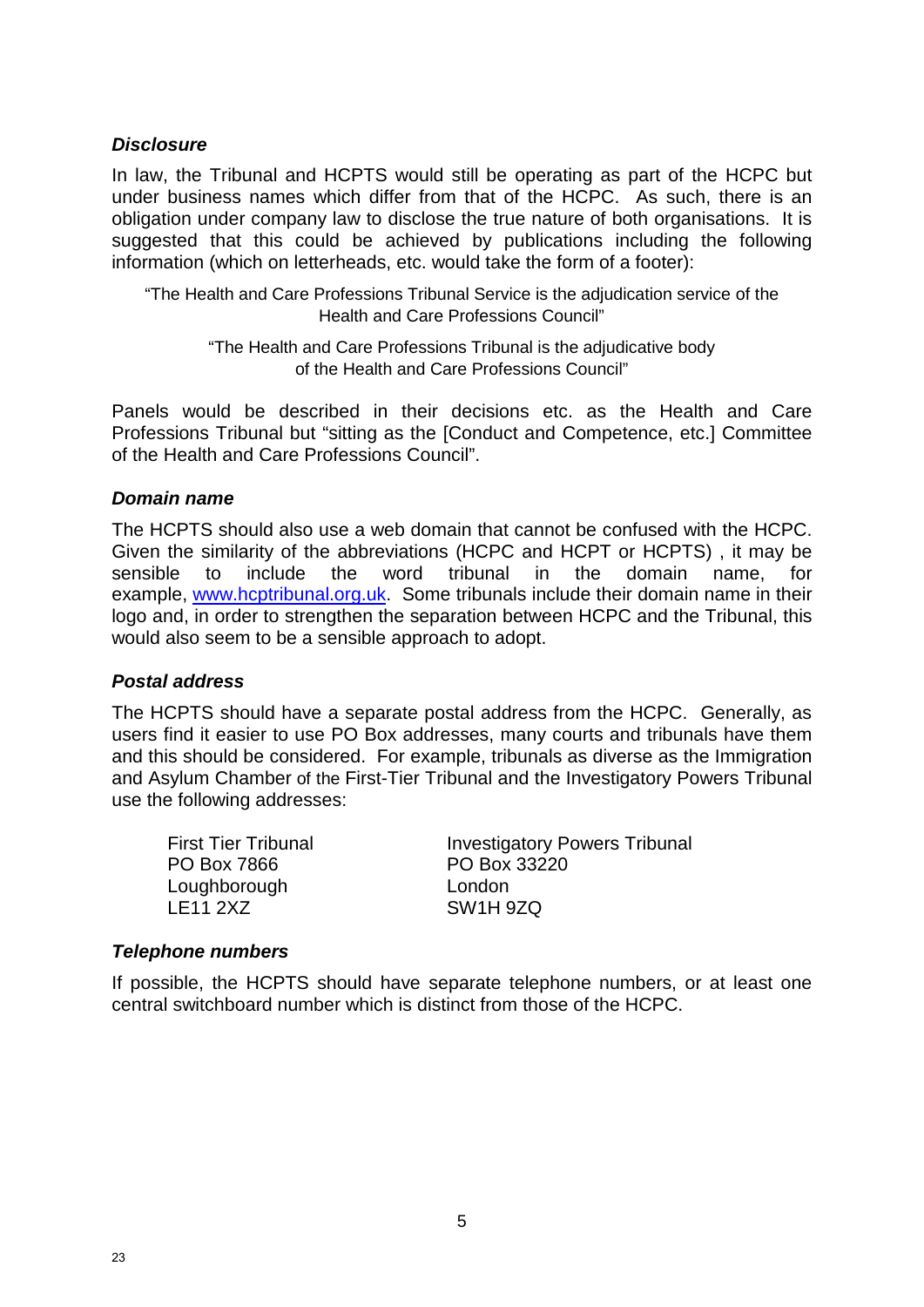## **The Health and Care Professions Council Tribunal Service (HCPTS)**

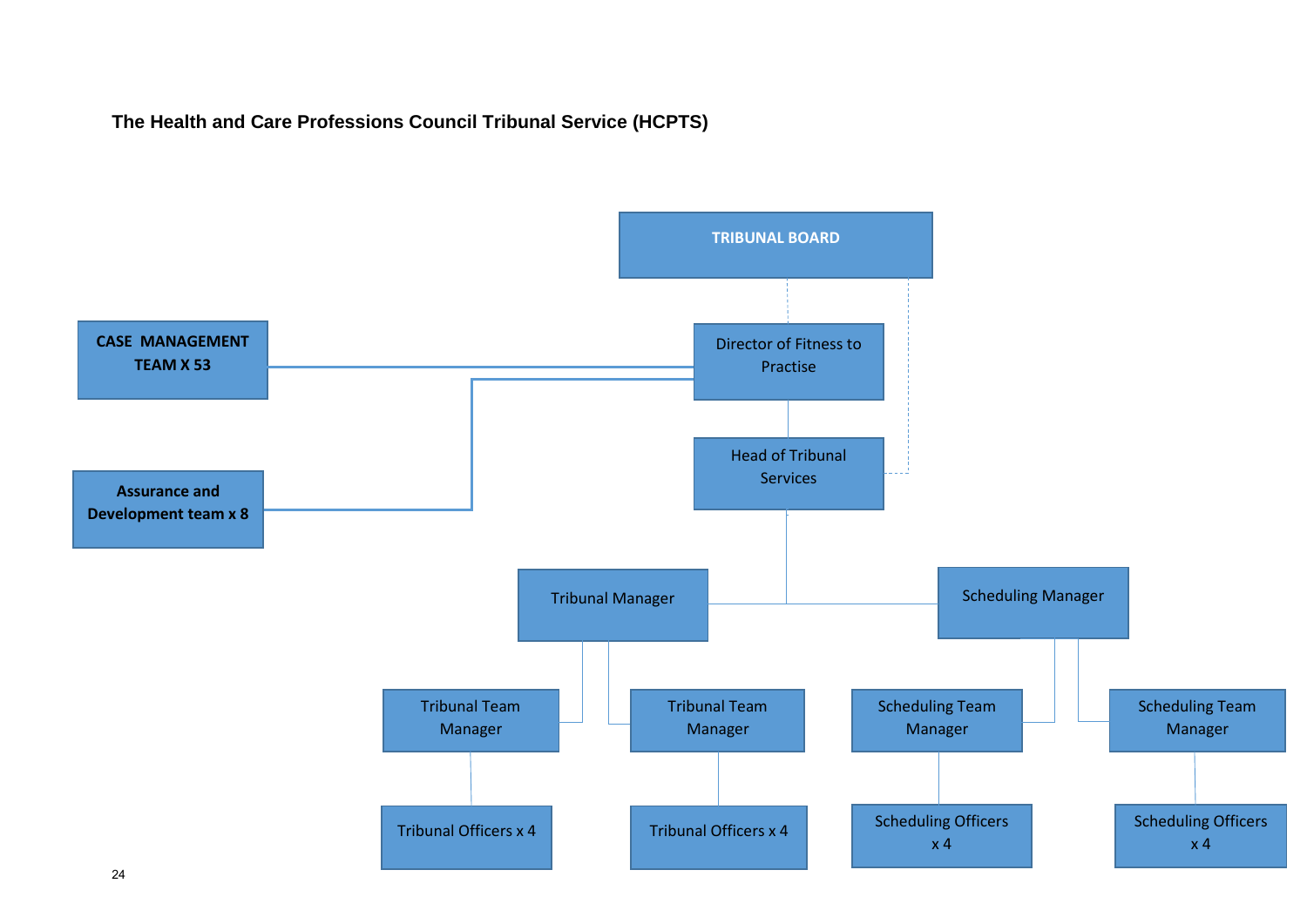# **Independence in Adjudication work plan**

# **Process and Operational efficiencies**

| <b>Activity</b>                                                            | <b>Description</b>                                                                                                                                                                                                                                                                                                                                       | <b>Identified Benefits</b>                                                                                                                                                                                                                               | <b>Person responsible</b> | Progress update                                                             |
|----------------------------------------------------------------------------|----------------------------------------------------------------------------------------------------------------------------------------------------------------------------------------------------------------------------------------------------------------------------------------------------------------------------------------------------------|----------------------------------------------------------------------------------------------------------------------------------------------------------------------------------------------------------------------------------------------------------|---------------------------|-----------------------------------------------------------------------------|
| The use of pre-hearing<br>teleconferences prior to<br>scheduling a hearing | Prior to scheduling of the<br>final hearing, a<br>teleconference will be<br>held, where an informal<br>agreement would be<br>made by all parties on<br>topics such as the date<br>and duration of the final<br>hearing, the witnesses<br>both parties intend to call<br>and the identification of<br>any preliminary issues<br>that need to be resolved. | Increased<br>engagement by<br>registrants and<br>representatives.<br>Agreements can be<br>reached between<br>both sides which may<br>prevent delays at the<br>start of proceedings.<br>The identification of<br>preliminary issues at<br>an early stage. | <b>Scheduling Manager</b> | We are currently on<br>track to begin a 9<br>month pilot in October<br>2014 |
| Amendments to current<br>scheduling process                                | It currently takes<br>approximately 8 months<br>from the notice of<br>allegation being sent to<br>the registrant to the final<br>hearing date. Currently,<br><b>Scheduling Officers</b><br>canvas for witness<br>availability after the case<br>has been notified as<br>ready to fix by our<br>solicitors. We propose to                                 | Once implemented, it<br>is hoped that the<br>changes will reduce<br>the length of time it<br>takes to schedule a<br>hearing by 2 months,<br>down from 8 months<br>to 6 months.                                                                           | <b>Scheduling Manager</b> | We are currently on<br>track to begin a 9<br>month pilot in October<br>2014 |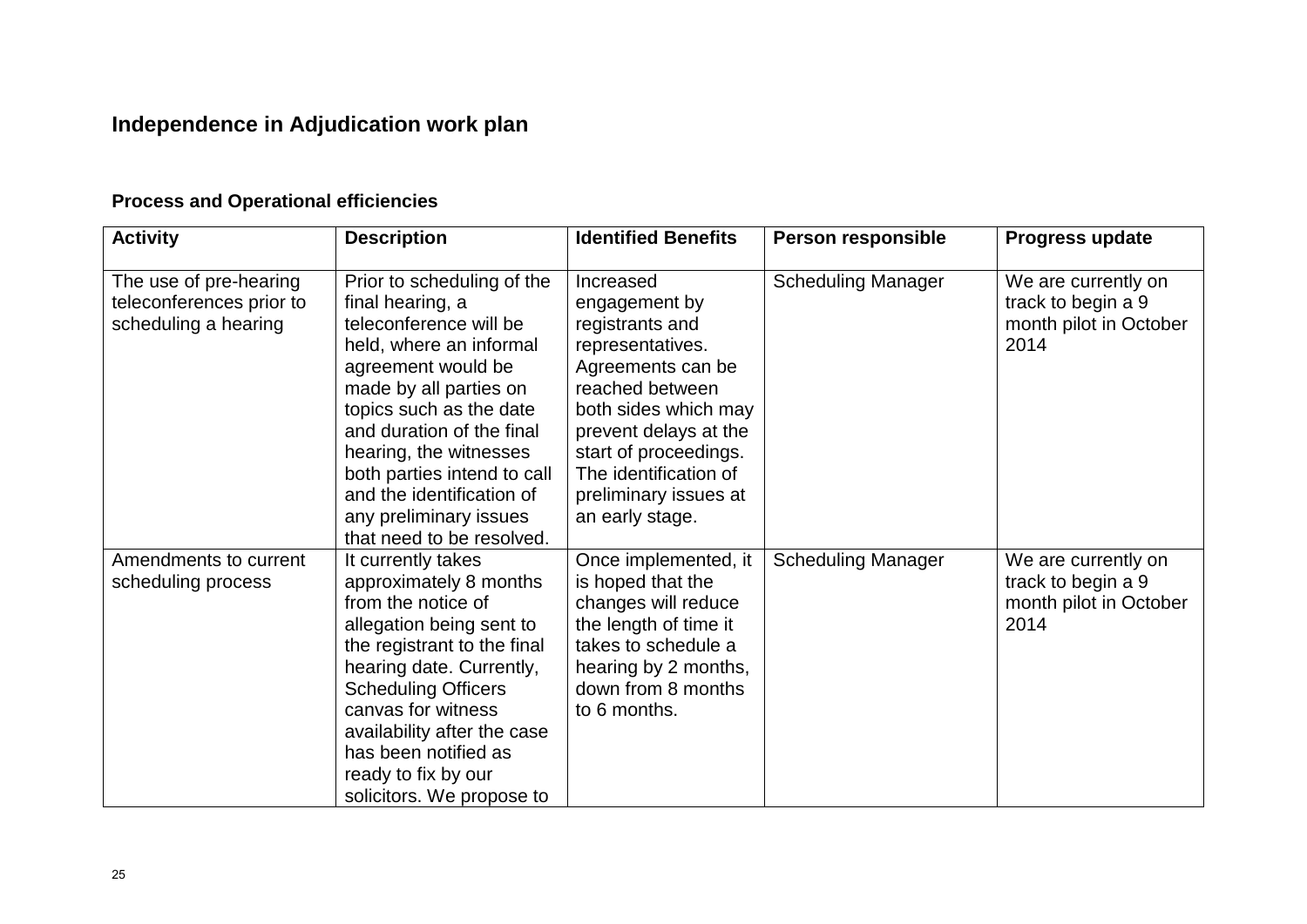|                                                                        | make efficiencies to the<br>process by obtaining<br>witness availability when<br>witness statements are<br>taken by our instructed<br>solicitors. The registrant<br>will also be advised at a<br>much earlier stage of the<br>target month in which<br>their final hearing is likely<br>to be held. |                                                                                                                                                                              |                             |                                                                                                                                                                 |
|------------------------------------------------------------------------|-----------------------------------------------------------------------------------------------------------------------------------------------------------------------------------------------------------------------------------------------------------------------------------------------------|------------------------------------------------------------------------------------------------------------------------------------------------------------------------------|-----------------------------|-----------------------------------------------------------------------------------------------------------------------------------------------------------------|
| Managed agendas for<br><b>Panel Chairs</b>                             | <b>Ensuring Panel Chairs</b><br>are clear about priorities<br>at commencement of<br>hearings. This is<br>managed by the Hearing<br>Officers.                                                                                                                                                        | Ensures the smooth<br>and timely running of<br>hearings                                                                                                                      | <b>Adjudication Manager</b> | <b>Revised documents</b><br>are now in circulation                                                                                                              |
| <b>Guidance for Case</b><br>Management on Post ICP<br>responsibilities | Further written guidance<br>for the case management<br>team on the process to<br>be followed once a case<br>is in the post ICP remit,<br>this relates particularly to<br>adjournment and<br>postponement requests<br>and requests for<br>preliminary hearings                                       | This will ensure Case<br><b>Managers</b><br>understand what<br>process is to be<br>followed, will ensure<br>consistency and<br>prevent any potential<br>delays to scheduling | <b>Adjudication Manager</b> | A draft guidance<br>document has been<br>drafted on<br>postponement and<br>adjournment requests.<br>Further guidance on<br>preliminary issues is in<br>progress |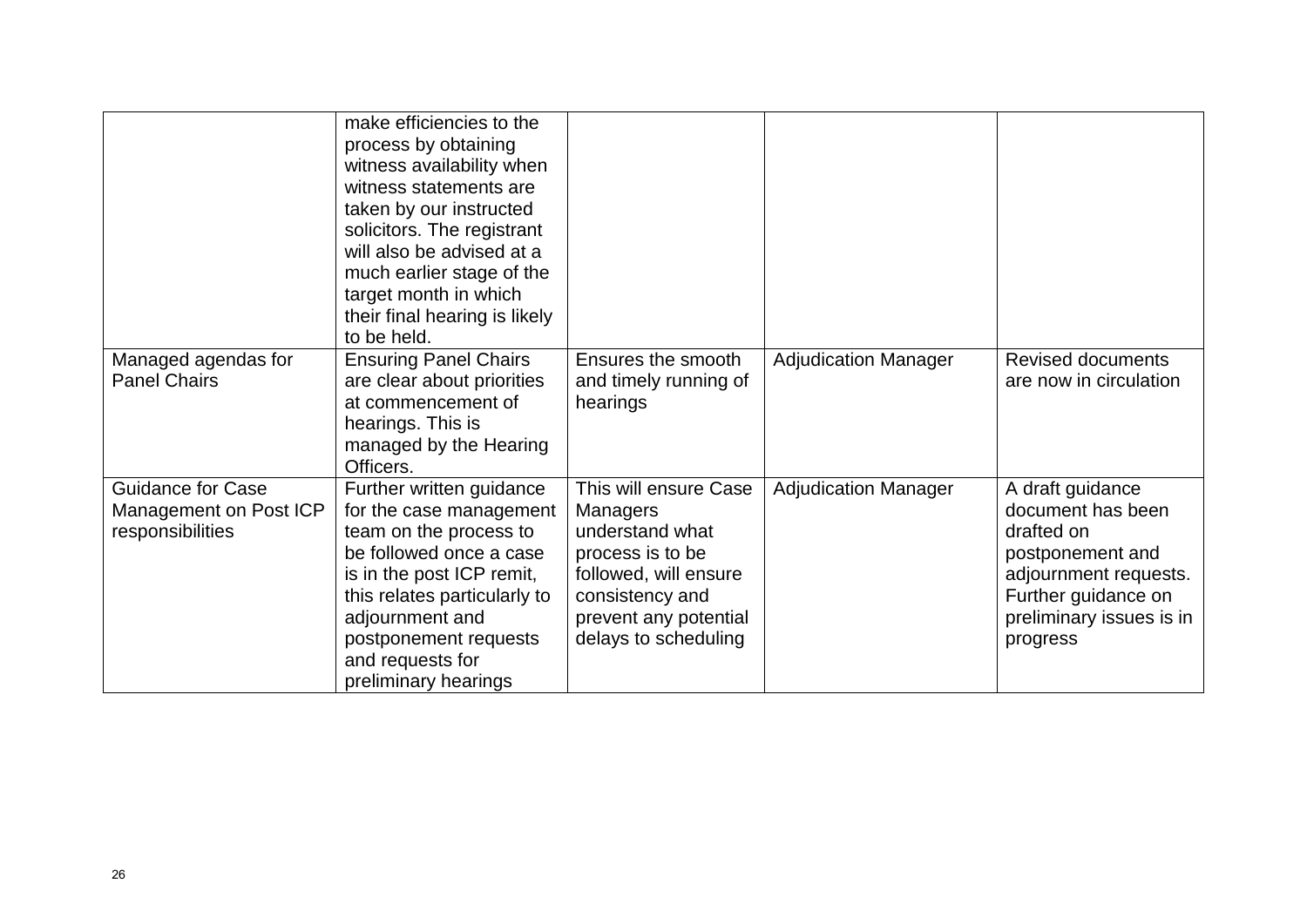## **Information Technology enhancements**

| <b>Activity</b>                                                         | <b>Description</b>                                                                                                                           | <b>Identified Benefits</b>                                                              | Person responsible          | Progress update                                                                                                                                                                                                                                                        |
|-------------------------------------------------------------------------|----------------------------------------------------------------------------------------------------------------------------------------------|-----------------------------------------------------------------------------------------|-----------------------------|------------------------------------------------------------------------------------------------------------------------------------------------------------------------------------------------------------------------------------------------------------------------|
| Laptops/Ipads for Panel<br>Members and the use of<br>electronic bundles | To provide panel<br>members with<br>laptops/Ipads and roll out<br>the use of electronic<br>bundles                                           | Enhanced<br>information security.<br>Potential cost<br>efficiencies in the<br>long term | <b>Adjudication Manager</b> | Initial scoping exercise<br>has taken place. Met<br>with the GDC who use<br>Ipads and electronic<br>bundles for their<br>Investigating<br>Committee. This is a<br>long term project that<br>will require further<br>scoping before any<br>additional work can<br>begin |
| Use of recording<br>equipment in hearing<br>rooms                       | This involves the use of<br>portable recording<br>equipment that would be<br>managed in house, rather<br>than the use of external<br>loggers | Long term cost<br>benefits of moving to<br>an in house system                           | <b>Scheduling Manager</b>   | This is a long term<br>project that could only<br>be initiated once the<br>plan for 186 KPR have<br>been finalised and<br>agreed                                                                                                                                       |
| <b>SMS alerts for Panel</b><br><b>Members</b>                           | Panel Members to have<br>the option of using an<br>SMS alert service for<br>confirming availability                                          | If implemented this<br>could save<br><b>Scheduling Officer</b><br>time                  | <b>Scheduling Manager</b>   | Initial scoping is<br>currently underway<br>with a survey to Panel<br>Members nearing<br>completion.                                                                                                                                                                   |
| The use of video-<br>conferencing at hearings                           | Developing the use of<br>video-conferencing<br>facilities at hearings.<br>Potential to move to an<br>integrated system. The                  | Improved ease of use<br>and cost efficiencies                                           | <b>Scheduling Manager</b>   | This is currently on<br>hold until we have<br>further information<br>about the 186 KPR<br>project                                                                                                                                                                      |